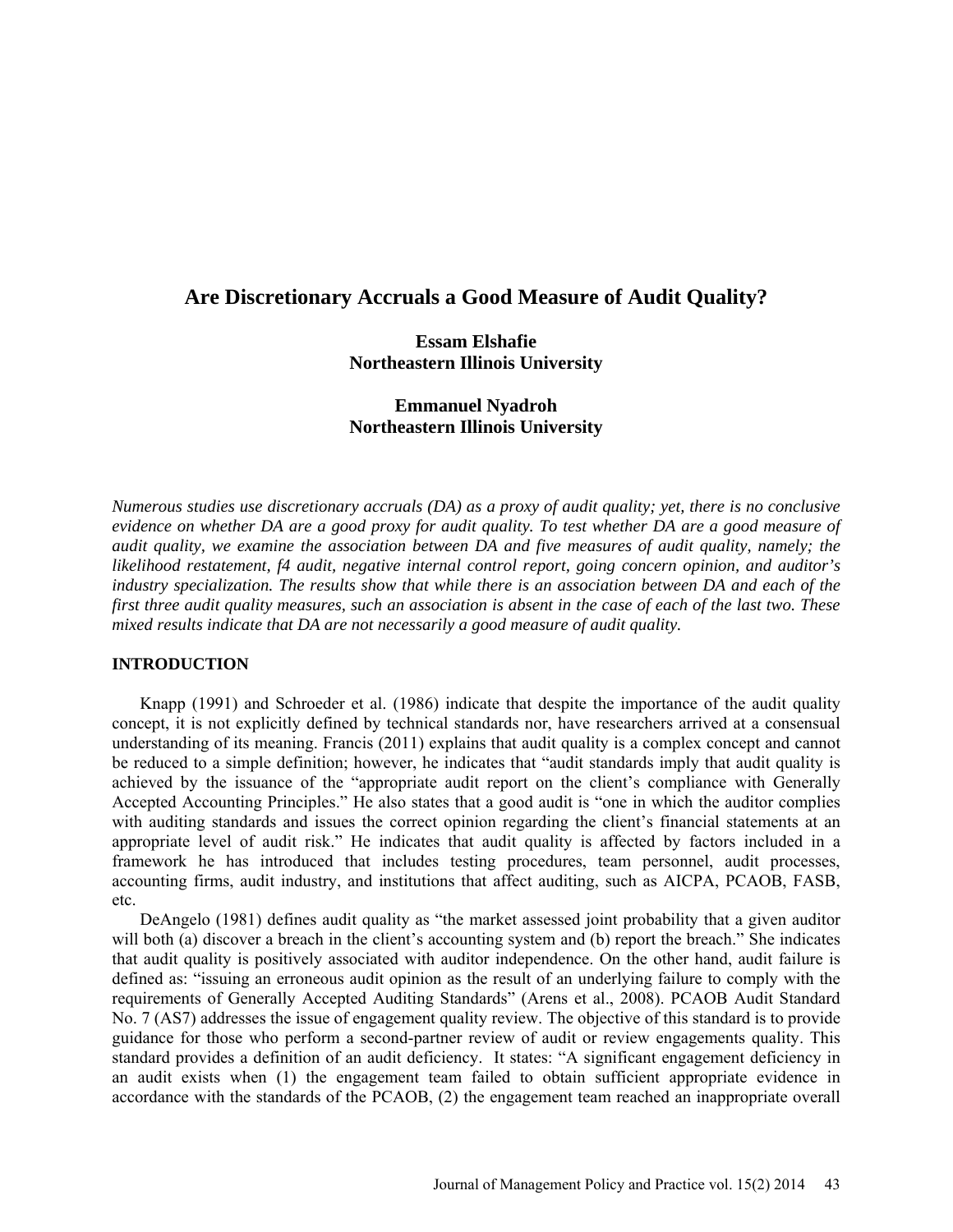conclusion on the subject matter of the engagement, (3) the engagement report is not appropriate in the circumstances, or (4) the firm is not independent of its client." From these definitions, we can identify major characteristics of a high audit quality, namely: issuing an appropriate opinion by an independent firm, while following auditing standards. Since in most cases, data on whether the auditor followed the standards is not readily available, the majority of the audit research articles that address audit quality use discretionary accruals (DA) as a proxy for audit quality, despite the fact that DA may not be the best measure of audit quality. For example, Francis (2011) indicates that "while earnings quality is an important stream of research in financial accounting, it could be argued that earnings-quality metrics are not an appropriate measure of audit quality." He explains that financial statements of firms with extreme value of earnings quality measures, not necessarily imply that such financial statements are misstated.

In his top 10 wish list for audit research, Nusbaun (2007) identifies "the meaning of improving audit quality" as an important area for future research. He adds that "we need to begin by addressing more fundamental questions: What is quality? What does it mean to bring quality to an audit?" The importance and implication of our paper stem from these questions.

The purpose of this paper is to examine whether DA are really a relevant proxy of audit quality or whether they are used for lack of data on other measures of audit quality. The concern is that DA are used extensively in the accounting and auditing research as a "silver bullet" to measure or serve as a proxy for many things. In addition to audit quality, they are used as a proxy for earnings quality (Bedard et al., 2012), accounting conservatism (Ahmed et al., 2002), auditor conservatism (Ajona et al., 2008), etc. The lack of empirical evidence that supports the robustness of DA as a measure of all these variables, especially audit quality, drives our research question. Our study is the first, to the best of our knowledge, to attempt to address whether DA are a good measure for audit quality.

Chambers and Payne (2011) address whether the quality of accruals, measured by their persistence, relates to an audit quality attribute which is Big N firm independence. Their research does not address directly whether DA is a proxy for audit quality. In this paper, we hypothesize that if DA are a good measure of audit quality, then they should be highly associated with other indicators of audit quality, such as the likelihood of restating the company's financial statements (Stanley and DeZoort, 2007), performing the audit by one of the Big N firms (Lennox, 1999), the likelihood of issuing a going concern opinion (Carey and Simnett, 2006; Knechel and Vanstraelen, 2007), the level of industry specialization (Balsam et al., 2003), and the efficiency of the internal control.

Data on entities with restatements of financial statements, going concern reports, negative internal control reports, are collected from AUDIT ANALYTICS, and the necessary financial data for these entities are collected from COMPUSTAT over the period, 1995 to 2010. The accruals are estimated using the Modified Jones Model (Dechow et al., 1995). The results of examining the association between DA and these measures are mixed. While the associations between DA and the restatements of financial statements, audit by Big 4 firms, and negative internal control reports are in the expected direction, the association between DA and going concern opinions is insignificant and the association of DA with the industry specialization of the audit firms is in the opposite direction.

## **BACKGROUND AND HYPOTHESES DEVELOPMENT**

Allen and Woodland (2010) find that even though higher education requirements (150 hours) lead to increase in audit fees, it does not affect audit quality as measured by DA. Using a sample of Taiwanese companies, Chen et al. (2008) examine whether audit firm/partner tenure affects earnings quality measured by performance adjusted DA. Contrary to the arguments supporting Sarbanes-Oxley Act's 5 year partner rotation requirements, Chen et al. (2008) find a negative association between audit firm/partner rotation and DA. However, Chi et al. (2009) criticize this article and indicate that the research sample period used by Chen et al. (2008) is prior to 2003 when partner rotation in Taiwan was voluntary; therefore, the results do not reflect the effect of mandatory auditor rotation on earnings quality. Instead, Chi et al. (2009) examine audit quality after 2004 when partner rotation became mandatory. Using performance-matched abnormal accruals as a proxy for audit quality, they do not find that partner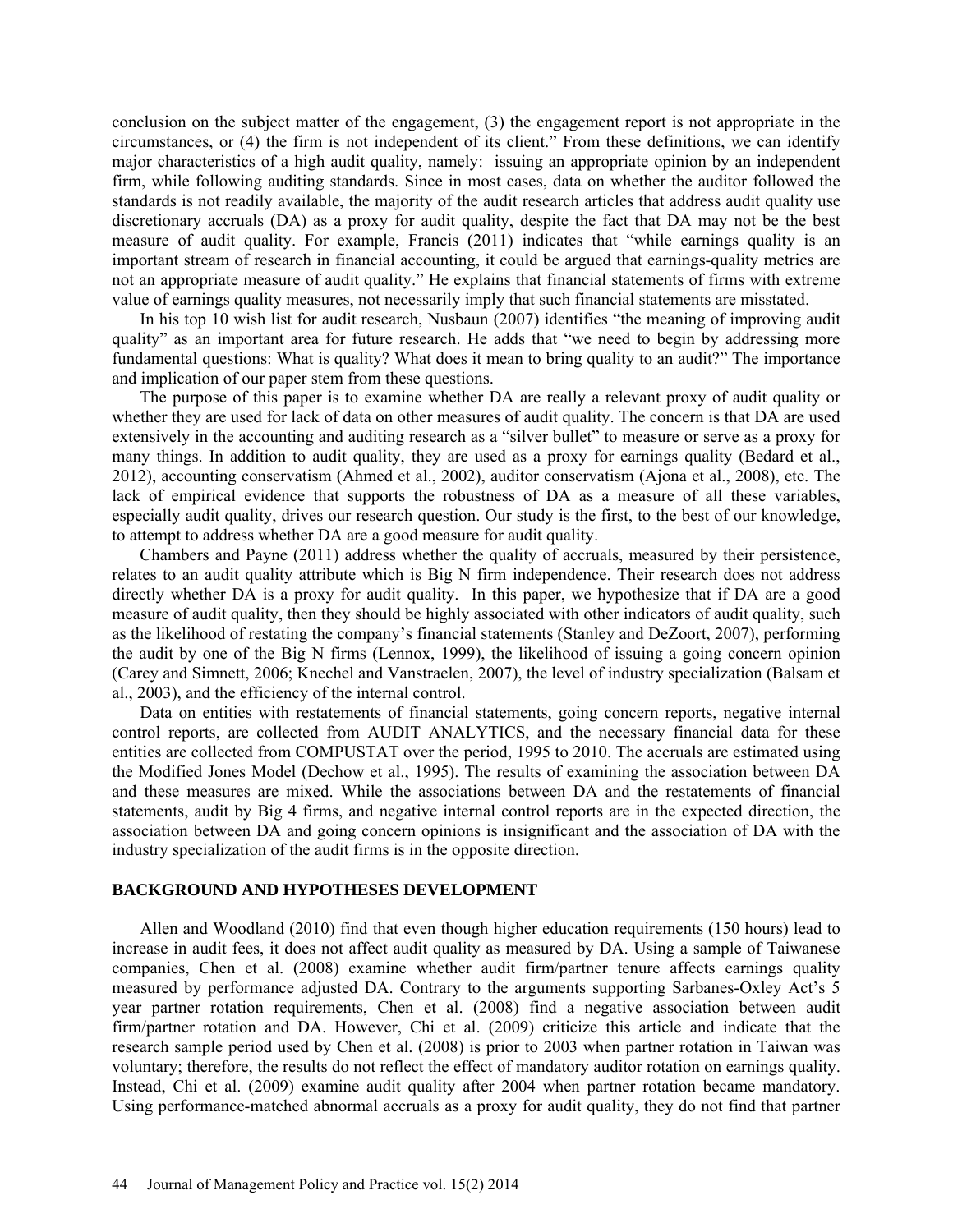rotation enhances audit quality. Also, Manry et al. (2008) address the association of audit quality and partner tenure. They use DA as a measure of audit quality and they also provide evidence on the increased audit quality with the length of partner tenure.

Balsam et al. (2003) extend the research on audit quality and earnings quality. They state that: "because auditor quality is multidimensional and inherently unobservable, there is no single auditor characteristic that can be used to proxy for it," and that: "Earnings quality is a concept that does not have a common definition in the literature." They use auditor industry specialization as a proxy of audit quality and two measures of earnings quality, namely, DA and earnings response coefficient. Their findings generally support a positive relation between earnings and audit quality measures. Choi, Kim, Kim, and Zang (2010) examine the effect of office, not firm, size on audit quality measured by unsigned DA; they find that office size has a positive effect on both audit quality and audit fees. Using the magnitude of absolute DA, Choi, Kim, and Zang (2010) study the association between abnormal audit fees and audit quality. They find that the association between the two is asymmetric. That is, for abnormally low audit fees, there is no significant association, but for positive abnormal audit fees, the association is negative. This means that the auditors' incentive to perform quality audit work is based on the amount of fees received. Becker et al. (1998) do not use DA as a measure of audit quality, but as a measure of earnings management, and use firm size as a proxy for audit quality. They find that non-Big six audit firms' clients report income-increasing DA more than big-six clients. In addition, they report that non-big six firms allow their clients more accounting flexibility that lead to a higher level of earnings management.

We notice from this brief literature review that some studies examine the association between audit quality and DA as variables independent from each other (e.g., Becker et al., 1998), while other studies use DA as a proxy or a measure of audit quality (e.g., Allen and Woodland, 2010). This inconsistency is another motivation for our study.

#### **Restatements of Financial Statements**

Francis (2011) shows that restatements indicate a higher rate of low-quality audits. Also, Gunny and Zhang (2009) indicate that clients of audit firms, which Public Company Accounting Oversight Board (PCAOB) reports as having failed to discover a significant departure from GAAP, are more likely to have a subsequent restatement of earnings. This implies that there is a negative association between restatements and audit quality. Also, Chen and Chi (2009) study the restatements of financial statements and the auditor's industry expertise. Even though they find no evidence that firm-level experts lower the likelihood of accounting restatements, the results of their study indicate a negative association between signing partner expertise and accounting restatements. Romanus et al. (2008) examine the effect of auditor's industry specialization on audit quality. They measure audit quality by the likelihood of accounting restatements. They state that: "Restatements provide more direct evidence that the auditor failed to either detect or report an accounting treatment that is inconsistent with GAAP than other common proxies for audit quality such as accrual-based metrics (DeFond and Francis 2005)." All of these studies use accounting restatements as an indicator of audit quality. Therefore, if DA are a proxy for audit quality, they are expected to be associated with the restatements of financial statements. Based on this we examine the following hypothesis:

*H1: There is a significantly positive relationship between the level of DA and the restatements of companies' financial statement.*

### **Going Concern Opinion**

Another measure of audit quality is issuing a going concern opinion (Carey and Simnett, 2006). Lennox (1999) uses the going concern opinion to measure auditor reporting accuracy. Also, Francis and Yu (2009) test the prediction that larger offices of Big 4 firms have higher quality audits by measuring the likelihood of larger offices issuing more going-concern reports. That is, they measure audit quality by the likelihood of audit firms issuing going concern opinion. Then, if the DA are a good proxy for audit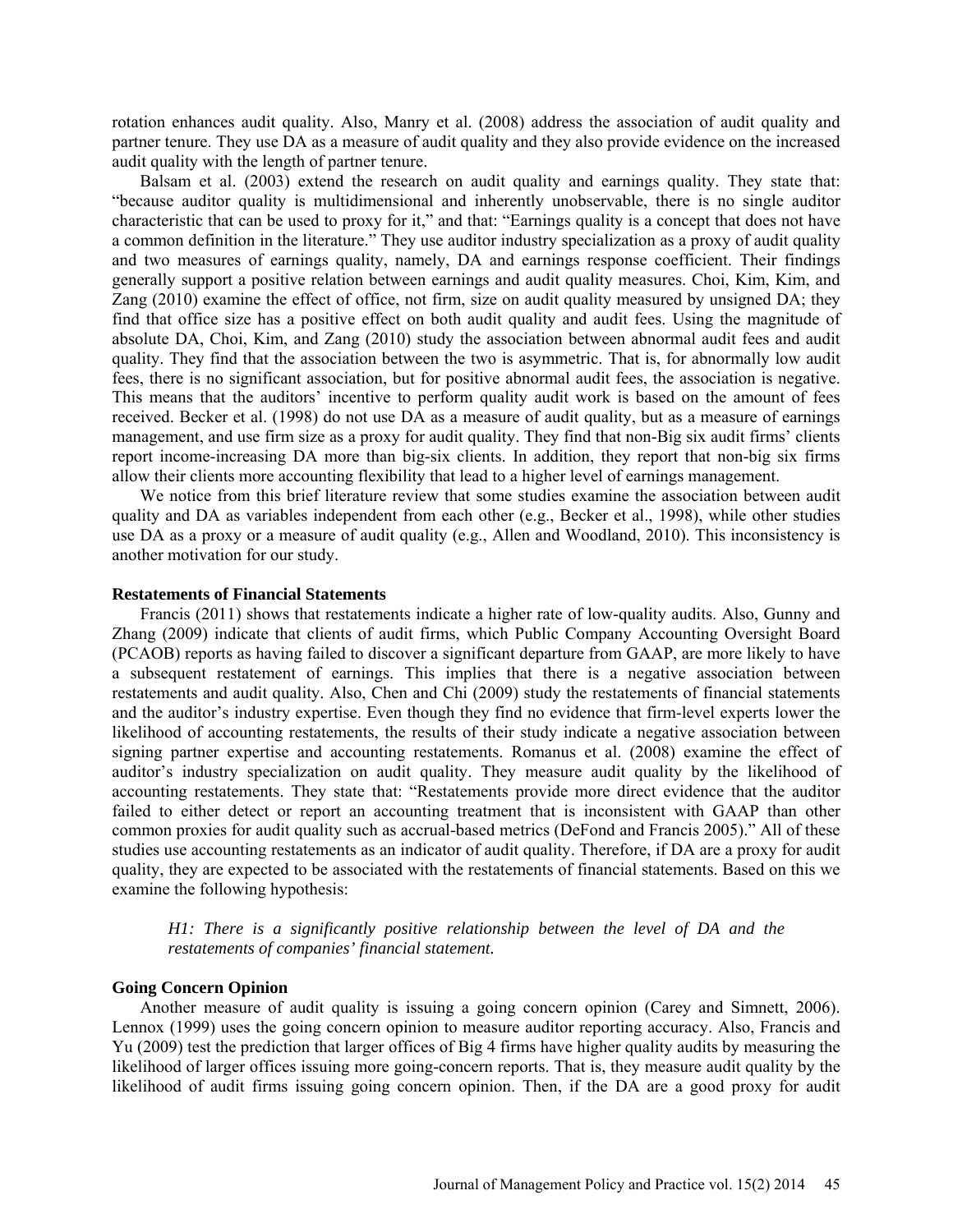quality, there should be a lower level of DA when a firm receives a going concern opinion, i.e., a negative association between the DA and the going concern opinion. Thus we stipulate the following hypothesis:

*H2: DA tend to be lower for companies receiving going concern opinions.* 

#### **Big 4 Audit Firms**

Lennox (1999) documents that the Big 4 firms issue more accurate audit reports than do the non-Big 4 accounting firms. Arguing that big firms have more to lose in case of litigation, Dye (1993) indicates that these firms will provide higher audit quality. Francis and Yu (2009) find that larger offices of Big 4 firms provide higher quality audits. Knapp (1991) finds that audit committee members perceive auditor size and tenure to have a significant influence on the quality of the audit service. These studies suggest a positive relationship between audit quality and Big 4 audit. Therefore, if DA measure audit quality, Big 4 clients should have significantly lower DA. Hence our third hypothesis is stated as follows:

*H3: DA are lower in companies receiving Big 4 audits.*

### **Internal Control Efficiency**

Internal control (IC) is defined as a set of policies and procedures that are designed and implemented by the management of an entity to help achieve the entity's goals in terms of reliable financial reporting, efficient operations, and following laws and regulations. Sarbanes-Oxley Act of 2002, section 404, requires management of accelerated filers to issue a statement on the effectiveness of each filer's the IC and the auditors of accelerated filers to obtain an understanding, audit, and issue an opinion on the effectiveness of the IC systems of these entities. We assume that an auditor issuing a negative IC opinion is a sign of a high level of auditor independence, and, therefore if the DA reflect audit quality, they should be low in entities receiving negative IC opinions.

*H4: DA are low in firms after receiving IC negative report.* 

### **Industry Specialization of Audit Firms**

Balsam et al. (2003) find clients of industry specialist auditors have lower DA. Romanus et al. (2008) list several studies that provide evidence that industry specialization appears to enhance the auditors' error detection and mitigate the use of accruals-based earnings management. Jensen and Payne (2005) use industry experience levels (industry expertise) as a proxy for auditor quality in examining the links between audit service procurement, audit quality, and audit fees. We reexamine these findings by testing the following hypothesis:

*H 5: DA are lower in a company which is audited by a firm with a high level of industry specialization.*

# **RESEARCH METHOD AND RESULTS**

A unique feature of this paper is that we relate different audit quality measures to DA; therefore, we collect several data sets on each of these measures, namely: restatements of financial statements, going concern opinions, internal control negative reports, industry specialization of audit firms, and Big 4 audits. To test the first three hypotheses, we collected data from AUDIT ANALYTICS, then we collect samples that have observations on restatements, going concern opinions, and internal control negative reports, then we match them with firms that are free of these attributes based on 4 digit SIC code and size measured by total assets. Data on the matching groups are collected from COMPUSTAT. For testing hypotheses related to the Big 4 audit firms and the industry specialization, data are collected from COMPUSTAT.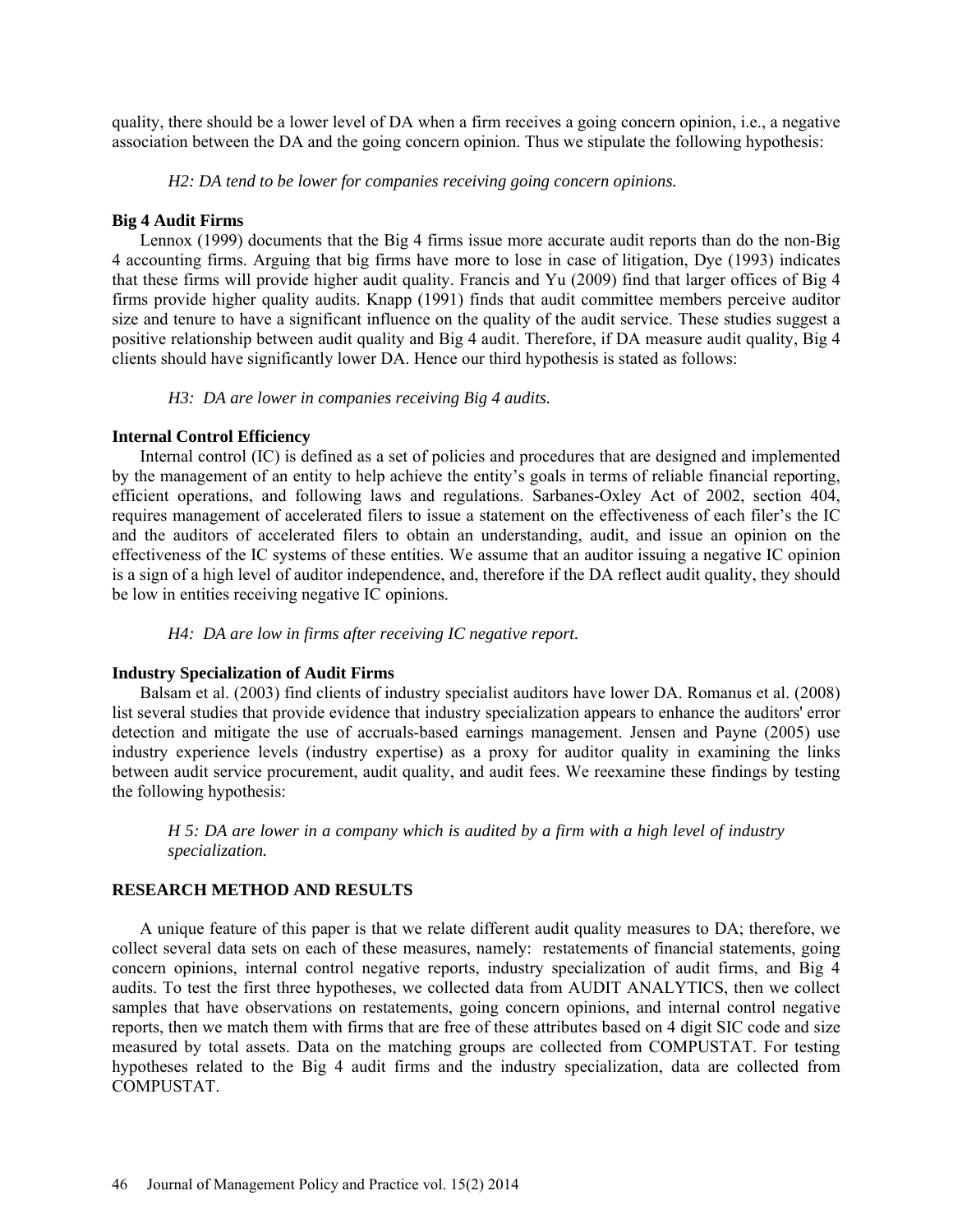The following model is used to examine all five hypotheses:

$$
AQF_{it} = \alpha + \beta_1 DA_{it} + \beta_2 In\_TA_{it} + \beta_3 ROA_{it} + \beta_4 DTEQ_{it} + \beta_5 MKBK_{it} + \beta_6 IND_{it} + \beta_7 BIG4_{it} + \epsilon_{it}
$$
 (1)

Where, for each company I in period t,  $AQF_{it}$  is the audit quality factor,  $DA_{it}$  is the discretionary accruals, ln TA  $_{it}$  is the natural log of the total assets to control for the size of the entity, ROA  $_{it}$  is return on assets to control for the profitability, DTEQ  $_{it}$  is debt to equity ratio to control for the leverage, MKB $K_{it}$  is the market value to book value ratio to control for the growth, IND  $_{it}$  is the industry controlled by the SIC code to control for the company's industry, and BIG4  $_{it}$  is a dummy variable that equal 1 if the auditor is one of the Big 4, and 0 otherwise, to control for the accounting firm size. DA  $_{it}$  are estimated following Dechow et al. (1995), as we use the Modified Jones Model to estimate the DA as follow:

$$
\text{ACC}_{it}/\text{TA}_{it-1} = \alpha_0/\text{TA}_{it-1} + \alpha_1 \left(\Delta \text{ Revenue}_{it} - \Delta \text{AR}_{it}\right) / \text{TA}_{it-1} + \alpha_2 \text{PPE}_{it}/\text{TA}_{it-1} + \epsilon_{it} \tag{2}
$$

where, for each company  $i$  and period  $t$ , ACC  $\pi$  is the accruals, measured, in (3), as the change in current assets minus the change in current liabilities, minus the change in cash and cash equivalent, plus the change in short term debt included in the current liability, and minus the depreciation expense;  $TA$  it is the total asset it;  $\Delta$  Revenue it is the change in revenue; and PPE it is the level of gross property, plant, and equipment.

$$
ACC_{it} = \Delta CA_{it} - \Delta CL_{it} - \Delta CASH_{it} + \Delta STD_{it} - DEP_{it}
$$
\n(3)

#### **Restatements of Financial Statements**

We start with data on all positive and negative restatements from AUDIT ANALYTICS 1995 to 2010. Total number of observations was 11,355 observations. After removing observations missing tickers or other relevant variables we are left with 5,194 observations. After merging these observations with data from COMPUSTAT and removing other missing observations, we have 2,940 observations left. Then we remove observations of firms in the financial services industries (SIC code 6000-6999), with 1,806 usable observations left. We match the firms in this usable set with firms with no financials statement restatements based on the SIC code and size (10% over or under of the total assets). After removing observations without a match, and removing the upper and lower 1% of the variables used in the model, we are left with a total of 3,861 observations. Table 1 shows descriptive statistics of the main variables. Panel A shows the descriptive statistics for all firms in the sample, while Panel B and C show the descriptive statistics for companies with restated financial statements and companies without restated financial statements, respectively. Comparing the DA levels on average in companies with versus companies without restatements, the results in panel B show that firms with restated financial statements have a mean DA of 0.02 which is larger than that in Panel C of the companies without restated financial statements, -0.05, which is in the same direction expected under our first hypothesis, H1.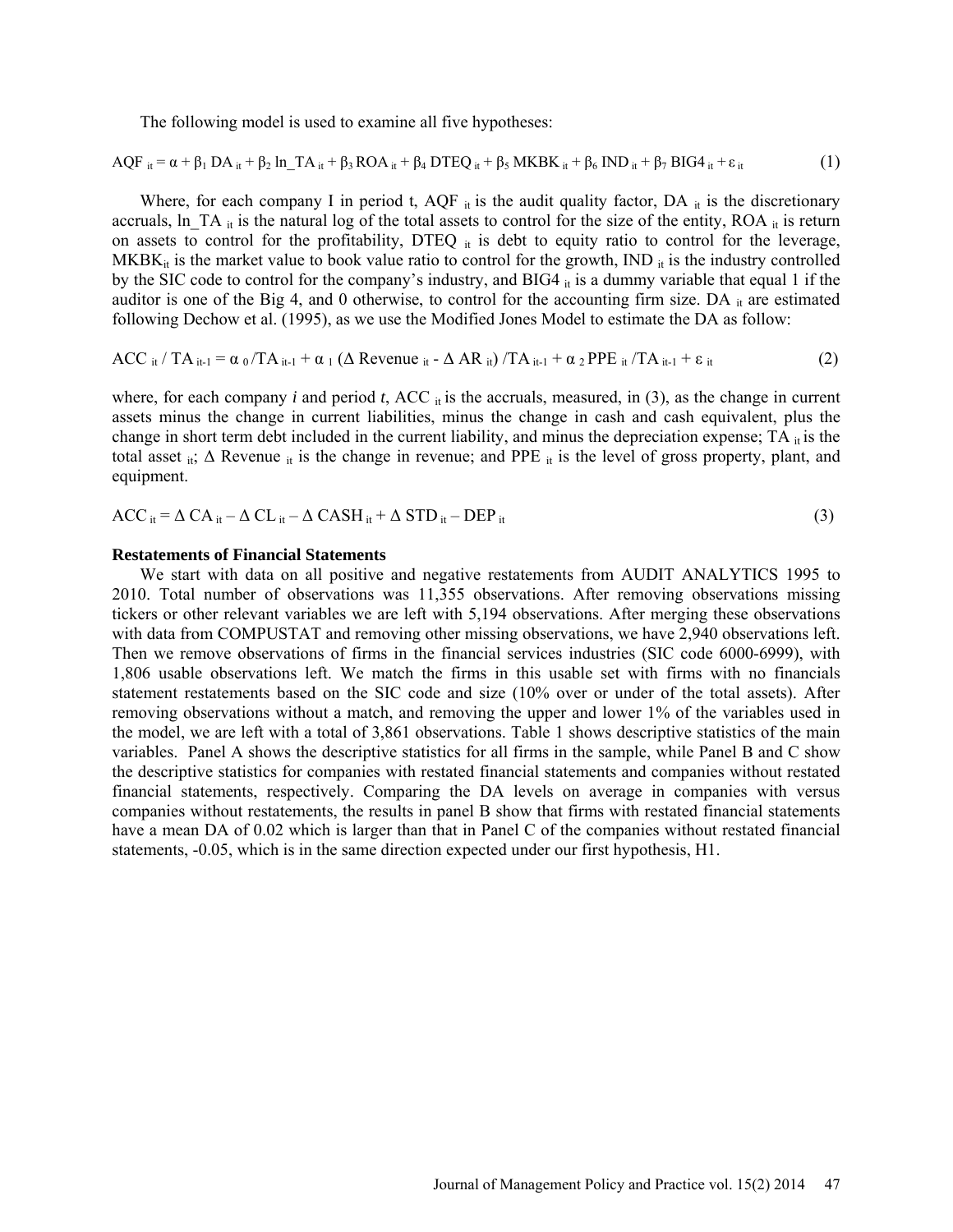# **TABLE 1 DESCRIPTIVE STATISTICS FOR THE RESTATEMENTS**

| $\Gamma$ and $\Delta$ - All then with and without restatements. |      |          |           |           |          |
|-----------------------------------------------------------------|------|----------|-----------|-----------|----------|
| Variable                                                        |      | Mean     | <b>SD</b> | Min       | Max      |
| Discretionary Accruals                                          | 3861 | $-0.03$  | 0.19      | $-1.44$   | 0.97     |
| <b>Current Assets</b>                                           | 3861 | 331.87   | 847.50    | 0.00      | 14509.00 |
| <b>Current Liabilities</b>                                      | 3861 | 216.98   | 656.53    | 0.02      | 8120.35  |
| Cash                                                            | 3861 | 110.29   | 368.74    | 0.00      | 10110.00 |
| <b>Short Term Debt</b>                                          | 3861 | 40.77    | 182.24    | 0.00      | 3678.66  |
| Depreciation                                                    | 3861 | 4505     | 133.53    | 0.00      | 2199.00  |
| <b>Sales</b>                                                    | 3861 | 841.51   | 2551.85   | 0.00      | 51760.00 |
| Net PPE                                                         | 3861 | 366.46   | 1272.52   | 0.00      | 16675.69 |
| <b>ROA</b>                                                      | 3861 | $-13.02$ | 44.79     | $-399.22$ | 34.49    |
| <b>Total Assets</b>                                             | 3861 | 958.76   | 2561.34   | 0.65      | 23754.00 |
| Debt to Equity                                                  | 3861 | 61.41    | 139.39    | $-659.72$ | 1274.42  |
| Market to Book                                                  | 3861 | 3.33     | 5.62      | $-28.37$  | 54.31    |

Panel A - All firms with and without restatements:

Panel B - Control group (firms with restatements of financial statements):

| Variable                    |      | Mean     | <b>SD</b> | Min       | Max      |
|-----------------------------|------|----------|-----------|-----------|----------|
| Discretionary Accruals 1806 |      | 0.02     | 0.17      | $-1.32$   | 0.89     |
| <b>Current Assets</b>       | 1806 | 312.26   | 825.27    | 0.00      | 9267.00  |
| <b>Current Liabilities</b>  | 1806 | 206.53   | 639.77    | 0.02      | 7484.40  |
| Cash                        | 1806 | 99.55    | 313.43    | 0.00      | 4674.00  |
| Long Term Debt              | 1806 | 39.49    | 180.39    | 0.00      | 3678.66  |
| Depreciation                | 1806 | 42.92    | 127.56    | 0.00      | 1599.00  |
| Sales                       | 1806 | 818.71   | 2624.45   | $-26.48$  | 51760.00 |
| Net PPE                     | 1806 | 348.16   | 1195.21   | 0.00      | 16675.69 |
| <b>ROA</b>                  | 1806 | $-16.56$ | 49.60     | $-399.22$ | 33.10    |
| <b>Total Assets</b>         | 1806 | 925.20   | 2480.01   | 0.85      | 23184.73 |
| Debt to Equity              | 1806 | 63.24    | 152.86    | $-659.72$ | 1268.24  |
| Market to Book              | 1806 | 2.83     | 5.27      | $-26.12$  | 52.73    |

Panel C - Matching group (firms without restatements of financial statements):

| Variable                    |      | Mean    | <b>SD</b> | Min       | Max      |
|-----------------------------|------|---------|-----------|-----------|----------|
| Discretionary Accruals 2055 |      | $-0.05$ | 0.19      | $-1.43$   | 0.58     |
| <b>Current Assets</b>       | 2055 | 349.09  | 915.44    | 0.00      | 14509.00 |
| <b>Current Liabilities</b>  | 2055 | 226.17  | 670.94    | 0.04      | 8120.35  |
| Cash                        | 2055 | 119.74  | 411.10    | 0.00      | 10110.00 |
| Long Term Debt              | 2055 | 41.91   | 183.88    | 0.00      | 3227.82  |
| Depreciation                | 2055 | 46.91   | 138.56    | 0.00      | 2199.00  |
| Sales                       | 2055 | 869.06  | 2486.71   | 0.00      | 37406.00 |
| Net PPE                     | 2055 | 382.54  | 1336.85   | 0.00      | 15833.00 |
| <b>ROA</b>                  | 2055 | $-9.91$ | 39.84     | $-342.99$ | 34.49    |
| <b>Total Assets</b>         | 2055 | 988.24  | 2630.99   | 0.65      | 23754.00 |
| Debt to Equity              | 2055 | 59.81   | 126.27    | 0.00      | 1274.42  |
| Market to Book              | 2055 | 3.77    | 5.88      | $-28.37$  | 54.31    |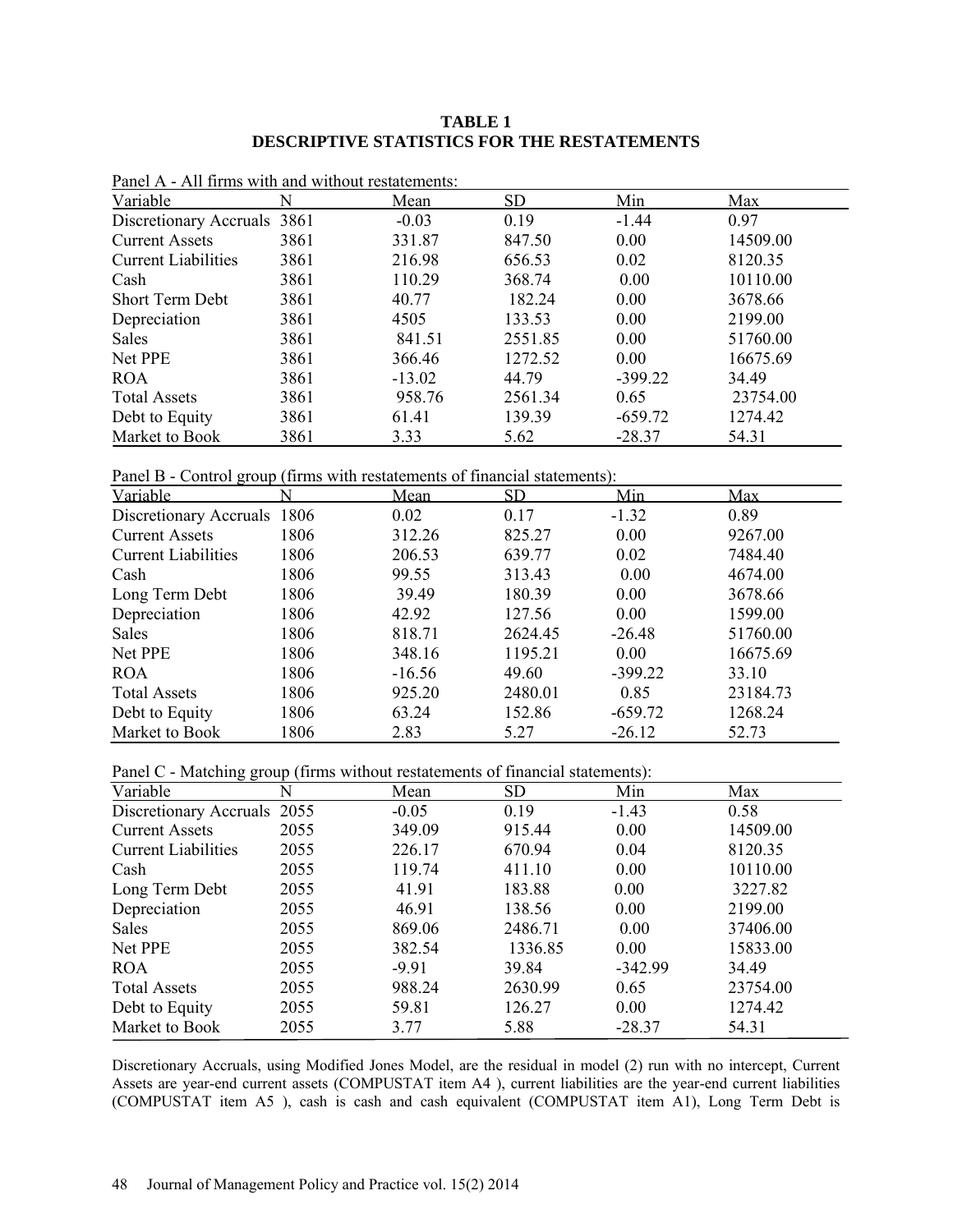(COMPUSTAT item A9), Depreciation is depreciation and amortization expense (COMPUSTAT item A14 ), Sales are net sales (COMPUSTAT item A12), Net PPE is net property plant and equipment (COMPUSTAT item A8 ), ROA is return on assets (COMPUSTAT item A237 divided by item A6 multiplied by100 ), Total Assets (COMPUSTAT item A2), Debt to Equity is the long term debt to shareholders equity ratio (COMPUSTAT item 100 x (COMPUSTAT item A9 / (COMPUSTAT item A60 + COMPUSTAT item A130) ), Market to Book ratio of a company's market value to its book value.

# **TABLE 2**

## **RESTATEMENTS AND DISCRETIONARY ACCRUALS**

RESTAT  $i_t = \alpha + \beta_1 DA_i t + \beta_2 In TA_i t + \beta_3 ROA_i t + \beta_4 DTEQ_i t + \beta_5 MKBK_i t + \beta_6 IND_i t + \beta_7 BIG4 i_t + \epsilon_i t$ 

|                             | Parameter            |             |         |  |
|-----------------------------|----------------------|-------------|---------|--|
| Variable                    | Estimate             | t-statistic | p-value |  |
| Intercept                   | 0.975                | 25.58       | < 0.000 |  |
| DA                          | 0.456                | 11.78       | < 0.000 |  |
| ln TA                       | 0.040                | 9.89        | < 0.000 |  |
| <b>ROA</b>                  | $-0.001$             | $-6.44$     | < 0.000 |  |
| <b>DTEQ</b>                 | 0.001                | 1.56        | 0.118   |  |
| <b>MKBK</b>                 | $-0.006$             | $-4.54$     | < 0.000 |  |
| BIG4                        | $-0.641$             | $-30.19$    | < 0.000 |  |
| <b>SIC</b>                  | 0.000                | 1.83        | 0.069   |  |
| Adj-R <sup>2</sup> = 24.17% | $= 176.76$<br>F-test | p < 0.0001  |         |  |

Where RESTAT is a dummy variable that equals 1 if the entity restated its financial statements and zero otherwise, ln\_TA is the natural log of total assets, ROA is return on assets, DTEQ is debt to equity, MKBK is the ratio of market to book value, Big4 is a dummy variable that equals 1 if the audit firm is one of the Big 4, and zero otherwise, and SIC is the 4-digit SIC code.

The results shown in Table 2 show significant and positive coefficient of the DA which supports H1; there is a significant association between DA and audit quality measured by the likelihood of the restatement of the financial statements.

#### **Going Concern Opinion**

We collect data from AUDIT ANALYTICS on companies that received going concern reports. Total number of observations over the period of January 1, 1998 to December 31, 2011 is 35,542 observations. After deleting observations with missing tickers, only 9,968 observations are left. After removing observations on firms that use financial reporting standards other than U.S. GAAP, 9,643 observations are left. Of those, only 493 firms have data in COMPUSTAT database. Most of the missing firms are registered in the over the counter (OTC) market. After getting the COMPUSTAT data on matching companies and removing observations with missing accruals variables, only 721 observations are left. Table 3 shows the descriptive statistics for these companies.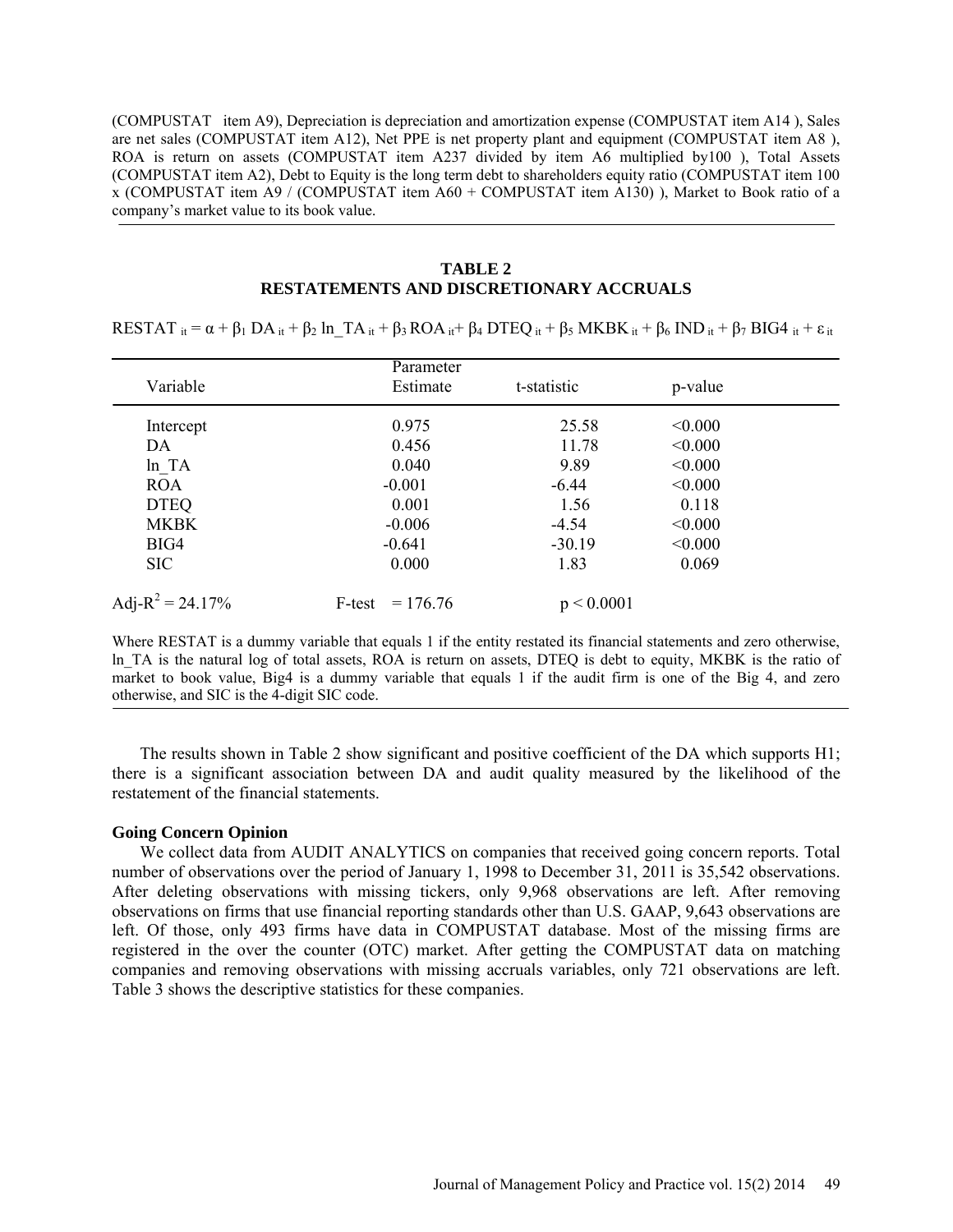# **TABLE 3 DESCRIPTIVE STATISTICS FOR THE GOING CONCERN**

| I and IX This mind with and without going concern reports. |     |           |           |            |          |
|------------------------------------------------------------|-----|-----------|-----------|------------|----------|
| Variable                                                   | N   | Mean      | <b>SD</b> | Min        | Max      |
| Discretionary Accruals 721                                 |     | $-0.04$   | 0.55      | $-4.04$    | 6.20     |
| <b>Current Assets</b>                                      | 721 | 136.95    | 400.22    | 0.03       | 1806.03  |
| <b>Current Liabilities</b>                                 | 721 | 125.42    | 434.96    | 0.05       | 6341.47  |
| Cash                                                       | 721 | 46.43     | 142.03    | 0.00       | 1248.00  |
| <b>Short Term Debt</b>                                     | 721 | 49.46     | 271.96    | 0          | 5164.31  |
| Depreciation                                               | 721 | 19.40     | 75.03     | 0          | 1301.10  |
| <b>Sales</b>                                               | 721 | 365.19    | 1263.16   | $\theta$   | 14995.00 |
| Net PPE                                                    | 721 | 167.87    | 628.21    | $\theta$   | 7944.46  |
| <b>ROA</b>                                                 | 721 | $-161.07$ | 364.93    | $-4400.00$ | 138.03   |
| <b>Total Assets</b>                                        | 721 | 415.03    | 1282.05   | 0.27       | 12009.63 |
| Debt to Equity                                             | 721 | 46.80     | 207.38    | $-1243.56$ | 1206.24  |
| Market to Book                                             | 721 | 2.90      | 14.20     | $-78.90$   | 111.66   |
|                                                            |     |           |           |            |          |

Panel A - All firms with and without going concern reports:

Panel B - Control group (firms with going concern reports):

| ັ                          | $\mathbf{r}$ | $\overline{ }$ | $\overline{\phantom{a}}$ |                  |          |
|----------------------------|--------------|----------------|--------------------------|------------------|----------|
| Variable                   | N            | Mean           | SD                       | Min              | Max      |
| Discretionary Accruals     | 493          | $-0.05$        | 0.50                     | $-4.04$          | 5.04     |
| <b>Current Assets</b>      | 493          | 138.46         | 386.52                   | 0.03             | 3239.00  |
| <b>Current Liabilities</b> | 493          | 140.89         | 453.87                   | 0.05             | 6341.47  |
| Cash                       | 493          | 47.21          | 145.46                   | 0.00             | 1248.00  |
| <b>Short Term Debt</b>     | 493          | 64.65          | 324.46                   | 0                | 5164.31  |
| Depreciation               | 493          | 19.90          | 77.59                    | $\boldsymbol{0}$ | 1301.10  |
| <b>Sales</b>               | 493          | 374.54         | 1247.56                  | 0.00             | 14995.00 |
| Net PPE                    | 493          | 171.47         | 621.92                   | $\theta$         | 6933.80  |
| <b>ROA</b>                 | 493          | $-89.96$       | 149.56                   | $-13.11.45$      | 32.30    |
| <b>Total Assets</b>        | 493          | 413.60         | 1255.17                  | 0.27             | 12009.55 |
| Debt to Equity             | 493          | 47.75          | 235.84                   | $-1234.56$       | 1206.24  |
| Market to Book             | 493          | 2.91           | 14.92                    | $-.69.75$        | 111.66   |
|                            |              |                |                          |                  |          |

Panel C - Matching group (firms without going concern reports):

| .<br>Variable              | N   | $\cdots$<br>Mean | <b>SD</b> | Min        | Max      |
|----------------------------|-----|------------------|-----------|------------|----------|
| Discretionary Accruals 228 |     | 0.02             | 0.65      | $-3.80$    | 6.20     |
| <b>Current Assets</b>      | 228 | 123.62           | 403.62    | 0.21       | 4806.03  |
| <b>Current Liabilities</b> | 228 | 85.73            | 367.47    | 0.17       | 4944.03  |
| Cash                       | 228 | 40.81            | 130.56    | $\theta$   | 1232.55  |
| Long Term Debt             | 228 | 17.31            | 78.29     | $\theta$   | 772.26   |
| Depreciation               | 228 | 17.17            | 61.23     | 0.02       | 565.44   |
| Sales                      | 228 | 321.68           | 1113.61   | 0.00       | 12780.70 |
| Net PPE                    | 228 | 164.60           | 642.95    | 0.00       | 8021.27  |
| <b>ROA</b>                 | 228 | $-40.66$         | 104.88    | $-1228.59$ | 24.34    |
| <b>Total Assets</b>        | 228 | 395.81           | 1254.14   | 0.65       | 10322.13 |
| Debt to Equity             | 228 | 49.97            | 138.74    | $-472.45$  | 831.56   |
| Market to Book             | 228 | 2.22             | 12.98     | $-114.79$  | 65.25    |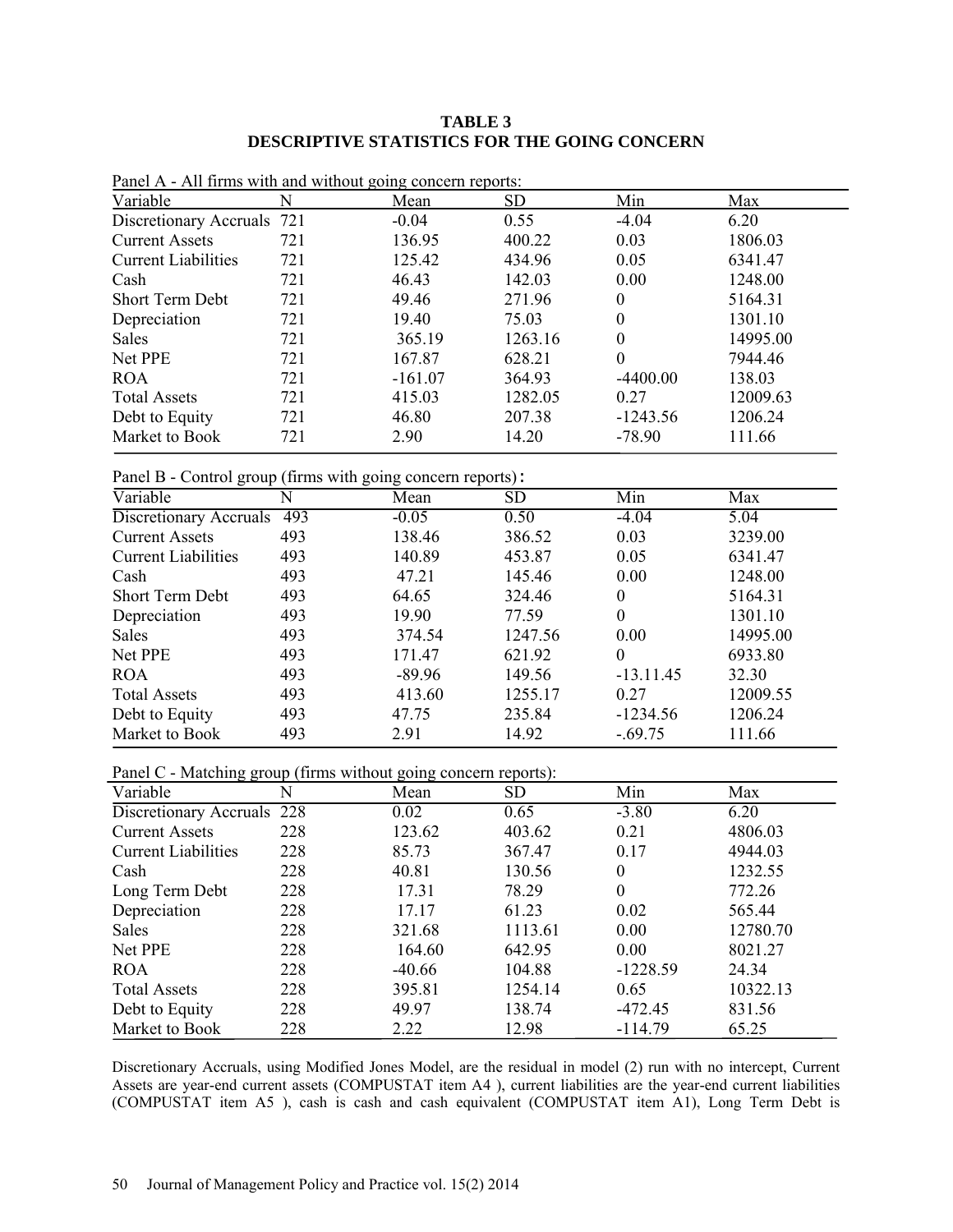(COMPUSTAT item A9), Depreciation is depreciation and amortization expense (COMPUSTAT item A14 ), Sales are net sales (COMPUSTAT item A12), Net PPE is net property plant and equipment (COMPUSTAT item A8 ), ROA is return on assets (COMPUSTAT item A237 divided by item A6 multiplied by100), Total Assets (COMPUSTAT item A2), Debt to Equity is the long term debt to shareholders equity ratio (COMPUSTAT item 100 x (COMPUSTAT item A9 / (COMPUSTAT item A60 + COMPUSTAT item A130) ), Market to Book is the ration of a company's market to it book value.

The results in Panels B and C show that the DA level is higher in firms receiving going concern opinion compared to those that did not receive it, which seems to support our hypothesis H2.

## **TABLE 4 GOING CONCERN AND DISCRETIONARY ACCRUALS**

 $GC$  it =  $\alpha$  +  $\beta_1$  DA it +  $\beta_2$  ln TA it +  $\beta_3$  ROA it +  $\beta_4$  DTEQ it +  $\beta_5$  MKBK it +  $\beta_6$  IND it +  $\beta_7$  BIG4 it +  $\epsilon$  it

|                    | Parameter                   |             |         |  |
|--------------------|-----------------------------|-------------|---------|--|
| Variable           | Estimate                    | t-statistic | p-value |  |
|                    |                             |             |         |  |
| Intercept          | 0.641                       | 25.54       | < 0.000 |  |
| DA                 | $-0.043$                    | $-1.20$     | 0.230   |  |
| ln TA              | 0.003                       | 0.29        | 0.774   |  |
| <b>ROA</b>         | $-0.001$                    | $-3.62$     | < 0.001 |  |
| <b>DTEQ</b>        | 0.001                       | 0.69        | 0.487   |  |
| <b>MKBK</b>        | $-0.001$                    | $-0.45$     | 0.652   |  |
| BIG4               | $-0.009$                    | 0.21        | 0.833   |  |
| <b>SIC</b>         | $-0.000$                    | $-0.48$     | 0.632   |  |
| Adj- $R^2 = 1.6\%$ | F-test $= 2.75$ $p = 0.009$ |             |         |  |

GC is a dummy variable that equals one if the entity received a going concern report and zero otherwise, ln\_TA is the natural log of total assets, ROA is return on assets, DTEQ is debt to equity, MKBK is the ratio of market to book value, Big4 is a dummy variable that equals 1 if the audit firm is one of the Big 4, and zero otherwise, and SIC is the 4-digit SIC code.

In Table 4, the coefficient of the DA is negative. Even though the sign of the DA coefficient is in the expected direction, the coefficient is insignificant. Therefore, the results do not appear to provide support for our hypothesis H2.

### **Big 4 Audit Firms**

In his study of the effect of audit quality on the pricing of DA, Krishnan (2003) uses Big 6, as an indicator of high audit quality. He finds that value relevance of DA is greater for firms audited by Big 6 firms. To test H4, we collect data from COMPUSTAT on all active firms from January 1, 1998 to December 31, 2011. Total number of observations is 134,400. After removing observations with missing variables, 52,193 observations are left, and after removing the upper and lower 1% of variables used in the model, 47,092 observations left. Of these observations, 32,603 are Big 4 audit firms and 14,489 are for companies audited by non-Big 4 audit firms. Table 5 shows descriptive statistics for both groups of companies audited by Big 4 and non-Big 4 audit firms. Results in Panel B and Panel C show that companies audited by Big 4 firms are large in terms of their assets, sales, and PPE. Also they are more profitable on average, and have higher growth potentials as measured by the market to book ratio. In addition, the results show that they have lower levels of DA.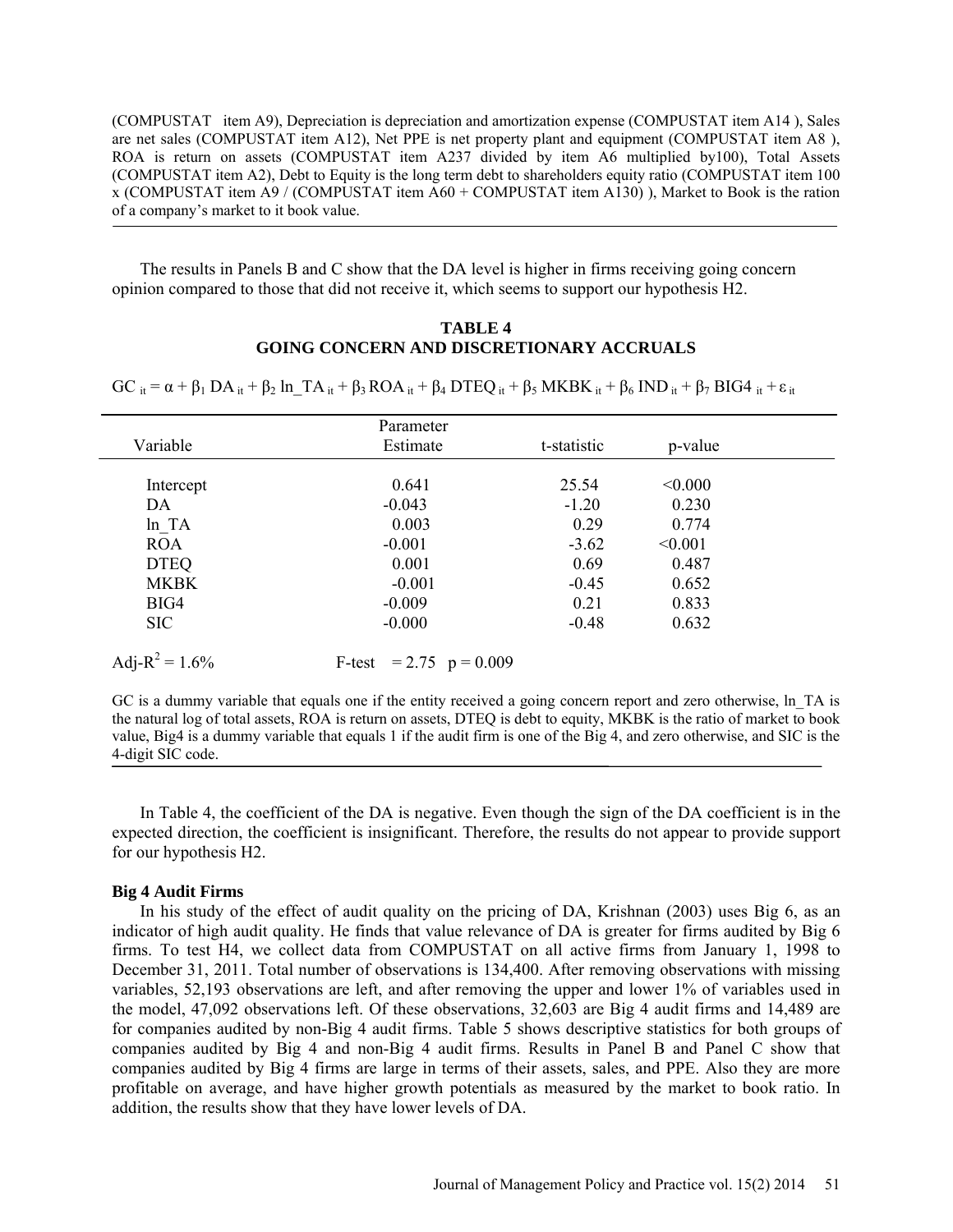# **TABLE 5 DESCRIPTIVE STATISTICS FOR BIG 4 DATA**

| Variable                     | N     | Mean     | <b>SD</b> | Min        | Max       |
|------------------------------|-------|----------|-----------|------------|-----------|
| Discretionary Accruals 47092 |       | $-0.01$  | 0.22      | $-2.26$    | 2.59      |
| Current assets               | 47092 | 808.03   | 2389.84   | 0.00       | 42778.03  |
| <b>Current Liabilities</b>   | 47092 | 571.95   | 1819.86   | 0.00       | 31538.00  |
| Cash                         | 47092 | 247.90   | 960.04    | $-0.16$    | 31600.00  |
| <b>Short Term Debt</b>       | 47092 | 109.62   | 487.41    | $-882.00$  | 11251.27  |
| Depreciation                 | 47092 | 107.99   | 353.93    | 0.00       | 7951.61   |
| <b>Sales</b>                 | 47092 | 2054.57  | 6324.70   | 0.00       | 137634.00 |
| Net PPE                      | 47092 | 895.32   | 3047.42   | 0.00       | 51444.79  |
| <b>ROA</b>                   | 47092 | $-22.58$ | 106.81    | $-1723.34$ | 36.22     |
| <b>Total Assets</b>          | 47092 | 2414.85  | 6650.65   | 0.06       | 61519.25  |
| Debt to equity               | 47092 | 48.42    | 117.98    | $-644.64$  | 945.22    |
| Market to Book               | 47092 | 2.89     | 5.94      | $-44.38$   | 61.92     |
|                              |       |          |           |            |           |

Panel A - All companies audited by Big 4 audit firms and non-Big 4 audit firms:

Panel B - Control group (Companies audited by Big 4 audit firms):

| Variable                     | Ν     | Mean    | <b>SD</b> | Min        | Max       |
|------------------------------|-------|---------|-----------|------------|-----------|
| Discretionary Accruals 32603 |       | $-0.01$ | 0.15      | $-2.26$    | 2.16      |
| <b>Current Assets</b>        | 32603 | 1123.93 | 2777.25   | 0.00       | 42778.03  |
| <b>Current Liabilities</b>   | 32603 | 800.16  | 2123.51   | 0.00       | 31538.00  |
| Cash                         | 32603 | 342.94  | 1123.81   | $-0.16$    | 31600.00  |
| <b>Short Term Debt</b>       | 32603 | 152.25  | 572.23    | $-882.00$  | 11251.27  |
| Depreciation                 | 32603 | 150.73  | 412.58    | 0.00       | 7951.61   |
| <b>SALE</b>                  | 32603 | 2878.27 | 7402.85   | 0.00       | 137634.00 |
| Net PPE                      | 32603 | 1258.00 | 3579.97   | 0.00       | 51444.79  |
| <b>ROA</b>                   | 32603 | $-6.05$ | 49.88     | $-1706.42$ | 36.15     |
| Total assets                 | 32603 | 3381.00 | 7727.09   | 0.07       | 61519.25  |
| Debt to equity               | 32603 | 58.23   | 114.15    | $-644.64$  | 945.22    |
| Market to Book               | 32603 | 3.06    | 4.97      | $-43.98$   | 61.78     |

Panel C - Matching group (Companies audited by non-Big 4 audit firms):

| .<br>Variable              | N     | Mean      | <b>SD</b> | Min        | Max      |
|----------------------------|-------|-----------|-----------|------------|----------|
| Discretionary Accruals     | 14489 | $-0.02$   | 0.32      | $-2.25$    | 2.59     |
| <b>Current Assets</b>      | 14489 | 97.18     | 690.90    | 0.00       | 24531.99 |
| <b>Current Liabilities</b> | 14489 | 58.43     | 486.49    | 0.00       | 19707.04 |
| Cash                       | 14489 | 34.05     | 296.23    | $-0.01$    | 13408.17 |
| <b>Short Term Debt</b>     | 14489 | 13.71     | 148.50    | $-0.00$    | 5656.00  |
| Depreciation               | 14489 | 11.82     | 103.76    | 0.00       | 4023.60  |
| <b>Sales</b>               | 14489 | 201.09    | 1318.02   | 0.00       | 49576.43 |
| Net PPE                    | 14489 | 79.21     | 618.96    | 0.00       | 28983.36 |
| <b>ROA</b>                 | 14489 | $-59.788$ | 171.70    | $-1723.34$ | 36.22    |
| Total assets               | 14489 | 240.83    | 1606.21   | 0.06       | 48440.07 |
| Debt to Equity             | 14489 | 26.35     | 123.38    | $-643.43$  | 941.90   |
| Market to Book             | 14489 | 2.45      | 7.68      | $-44.38$   | 61.92    |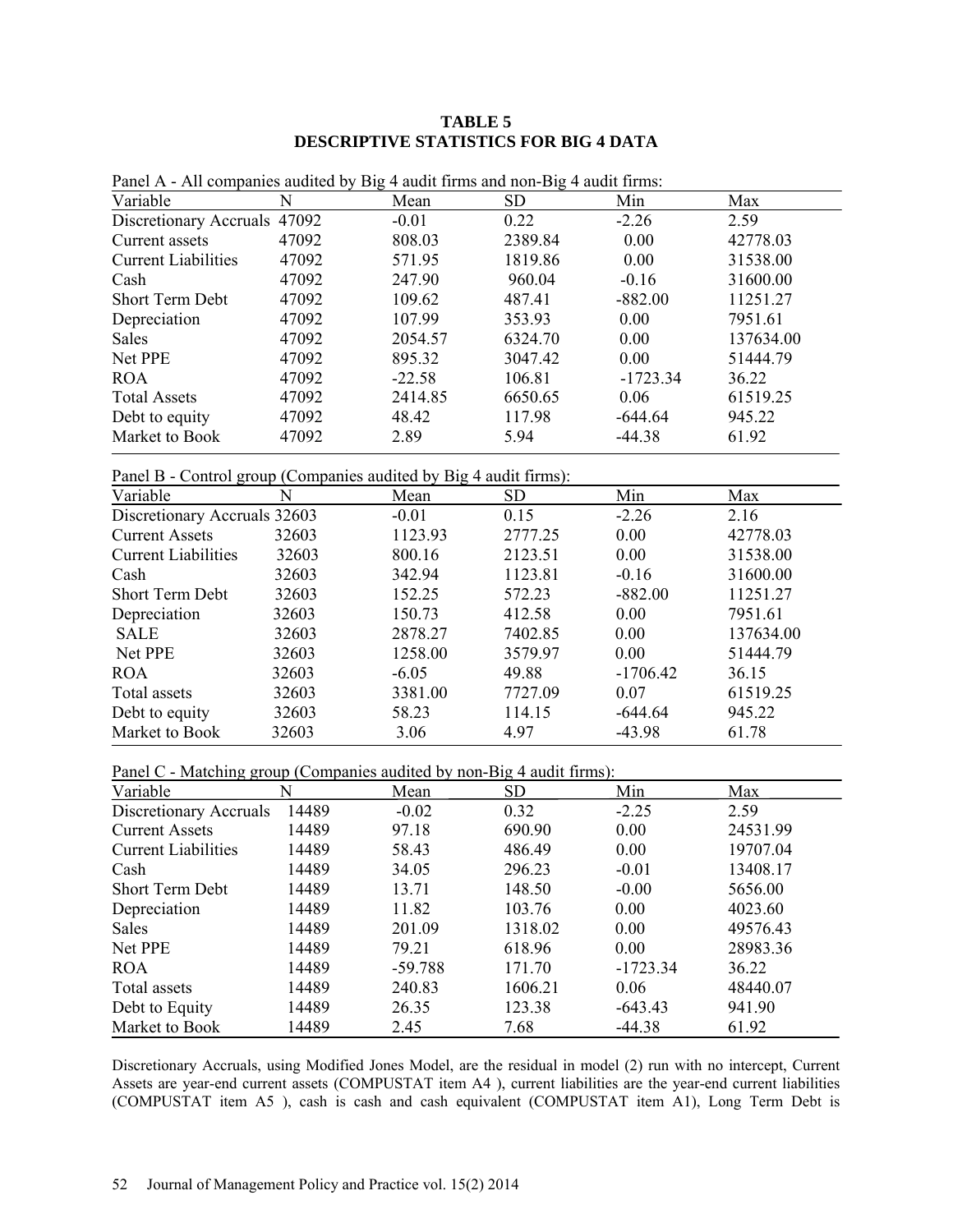(COMPUSTAT item A9), Depreciation is depreciation and amortization expense (COMPUSTAT item A14 ), Sales are net sales (COMPUSTAT item A12), Net PPE is net property plant and equipment (COMPUSTAT item A8 ), ROA is return on assets (COMPUSTAT items (COMPUSTAT item A237 divided by item A6 multiplied by100), Total Assets (COMPUSTAT item A2), Debt to Equity is the long term debt to shareholders equity ratio (COMPUSTAT item 100 x (COMPUSTAT item A9 / (COMPUSTAT item A60 + COMPUSTAT item A130) ), Market to Book is company's market value to its book value.

As predicted, Table 6 shows that the DA coefficient is significantly negative, which means that the DA levels are lower in companies audited by the Big 4; these results support our hypothesis H3.

# **TABLE 6 BIG 4 AND DISCRETIONARY ACCRUALS**

BIG4 it =  $\alpha$  +  $\beta_1$  DA it +  $\beta_2$  ln TA it +  $\beta_3$  ROA it +  $\beta_4$  DTEQ it +  $\beta_5$  MKBK it +  $\beta_6$  IND it +  $\varepsilon$  it

|                     | Parameter             |             |         |
|---------------------|-----------------------|-------------|---------|
| Variable            | Estimate              | t-statistic | p-value |
|                     |                       |             |         |
| Intercept           | 0.129                 | 21.26       | < 0.000 |
| DA                  | $-0.059$              | $-7.38$     | < 0.000 |
| ln TA               | 0.104                 | 139.94      | < 0.000 |
| <b>ROA</b>          | $-0.001$              | $-1.55$     | 0.120   |
| <b>DTEQ</b>         | 0.000                 | $-7.81$     | < 0.000 |
| <b>MKBK</b>         | $-0.003$              | 10.79       | < 0.000 |
| <b>SIC</b>          | 0.000                 | 2.06        | 0.040   |
|                     |                       |             |         |
| Adj- $R^2$ = 33.99% | $= 4043.13$<br>F-test | p < 0001    |         |

Big4 is a dummy variable that equals one if the audit firms is one of the Big 4 firms and zero otherwise, ln\_TA is the natural log of total assets, ROA is return on assets, DTEQ is debt to equity, MKBK is the ratio of market to book value, and SIC is the 4-digit SIC code.

#### **Internal Control Weaknesses**

From AUDIT ANALYTICS, we collect 2,373 observations with negative internal control reports, over the period 2004 to 2011. Of these observations, only 1,525 companies have tickers, 993 of those companies are listed in the COMPUSTAT with available data. We pick a matching sample based on the same 4 digit SIC code and a total assets within 10% higher or lower. The matching sample contains 537 observations. The descriptive statistics for the control, matching, and total sample are shown in Table 7. Results in Panel B and C show that firms receiving qualified internal control reports have lower levels of DA. While both groups of companies are similar in term total sales and total assets, there is a difference in the about of DA. Panel B shows that the DA are lower in companies receiving IC qualified report, compared to companies receiving unqualified IC report, these results are in line with our hypothesis H 4.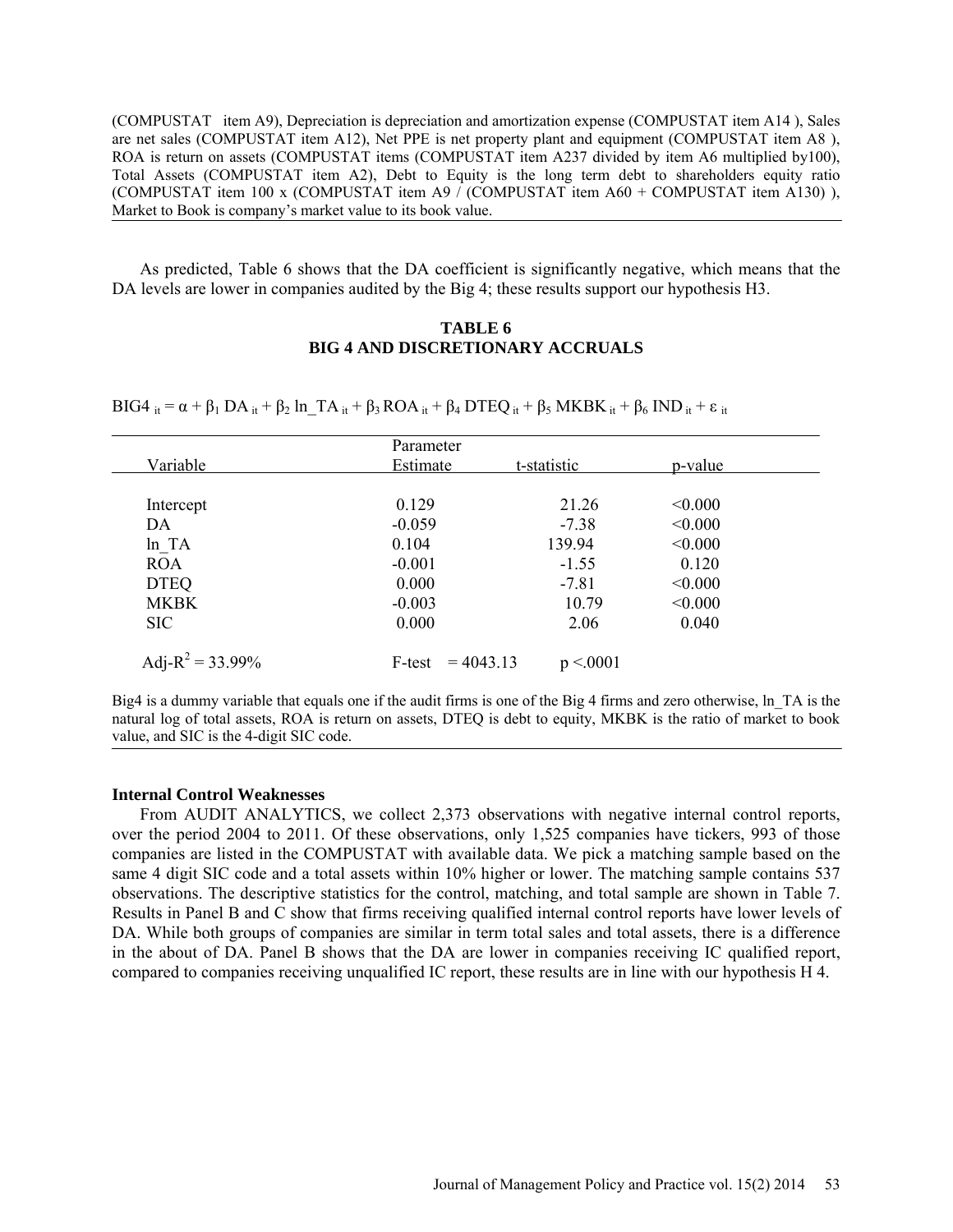# **TABLE 7 DESCRIPTIVE STATISTICS FOR THE INTERNAL CONTROL WEAKNESS DATA**

| Variable                   | N    | Mean    | SD.     | Min       | Max      |
|----------------------------|------|---------|---------|-----------|----------|
| Discretionary Accruals     | 1530 | $-0.01$ | 0.12    | $-0.54$   | 0.79     |
| Current assets             | 1530 | 571.57  | 1261.27 | 1.48      | 21956.00 |
| <b>Current Liabilities</b> | 1530 | 355.22  | 897.25  | 0.46      | 9299.00  |
| Cash                       | 1530 | 213.24  | 606.67  | 0.00      | 15386.00 |
| <b>Short Term Debt</b>     | 1530 | 60.98   | 251.95  | 0.00      | 5164.31  |
| Depreciation               | 1530 | 66.02   | 65.19   | 0.04      | 1505.43  |
| <b>Sales</b>               | 1530 | 1265.65 | 3468.49 | 0.00      | 60553.00 |
| Net PPE                    | 1530 | 483.86  | 1362.37 | 0.25      | 15011.00 |
| <b>ROA</b>                 | 1530 | $-1.99$ | 18.33   | $-111.91$ | 27.61    |
| <b>Total Assets</b>        | 1530 | 1495.59 | 3218.00 | 16.93     | 28498.00 |
| Debt to Equity             | 1530 | 51.59   | 103.28  | $-423.92$ | 1218.31  |
| Market to Book             | 1530 | 2.91    | 3.40    | $-14.09$  | 34.13    |

Panel A - All Observations with and without internal control weaknesses reports:

Panel B - Control group (Observations with internal control weaknesses reports):

| Variable                   | N   | Mean    | <b>SD</b> | Min       | Max      |
|----------------------------|-----|---------|-----------|-----------|----------|
| Discretionary Accruals 993 |     | $-0.01$ | 0.10      | $-0.54$   | 0.66     |
| <b>Current Assets</b>      | 993 | 557.99  | 1122.22   | 1.48      | 14518.00 |
| <b>Current Liabilities</b> | 993 | 360.62  | 873.30    | 0.46      | 8834.00  |
| Cash                       | 993 | 188.82  | 401.84    | 0.00      | 3805.84  |
| <b>Short Term Debt</b>     | 993 | 65.99   | 275.99    | 0.00      | 5164.31  |
| Depreciation               | 993 | 66.42   | 162.01    | 0.06      | 1448.16  |
| <b>Sales</b>               | 993 | 1274.25 | 3409.55   | 0.00      | 60553.00 |
| Net PPE                    | 993 | 464.61  | 1199.26   | 0.69      | 13767.79 |
| <b>ROA</b>                 | 993 | $-2.11$ | 17.28     | $-110.25$ | 27.61    |
| <b>Total Assets</b>        | 993 | 1495.52 | 3107.67   | 16.93     | 27379.73 |
| Debt to Equity             | 993 | 54.87   | 105.69    | $-280.68$ | 956.05   |
| Market to Book             | 993 | 2.70    | 3.14      | $-11.02$  | 32.11    |

Panel C - Matching group (Observations without internal control weaknesses reports)**:** 

| Variable                   | N   | Mean    | <b>SD</b> | Min       | Max      |
|----------------------------|-----|---------|-----------|-----------|----------|
| Discretionary Accruals 537 |     | 0.01    | 0.15      | 0.52      | 0.799    |
| <b>Current Assets</b>      | 537 | 596.70  | 1485.33   | 3.44      | 21956.00 |
| <b>Current Liabilities</b> | 537 | 345.23  | 940.66    | .28       | 9299.00  |
| Cash                       | 537 | 258.39  | 864.81    | 0.00      | 15386.00 |
| <b>Short Term Debt</b>     | 537 | 51.70   | 199.94    | 0.00      | 2734.29  |
| Depreciation               | 537 | 65.27   | 171.06    | 0.04      | 1505.43  |
| Sales                      | 537 | 1249.73 | 3578.09   | 0.00      | 58596.00 |
| Net PPE                    | 537 | 19.48   | 1622.00   | 0.25      | 15011.00 |
| <b>ROA</b>                 | 537 | $-1.78$ | 20.15     | $-111.91$ | 27.24    |
| <b>Total Assets</b>        | 537 | 1495.72 | 3415.61   | 17.11     | 28498.00 |
| Debt to Equity             | 537 | 45.52   | 98.4      | $-423.92$ | 1218.31  |
| Market to Book             | 537 | 3.30    | 3.81      | $-14.09$  | 34.13    |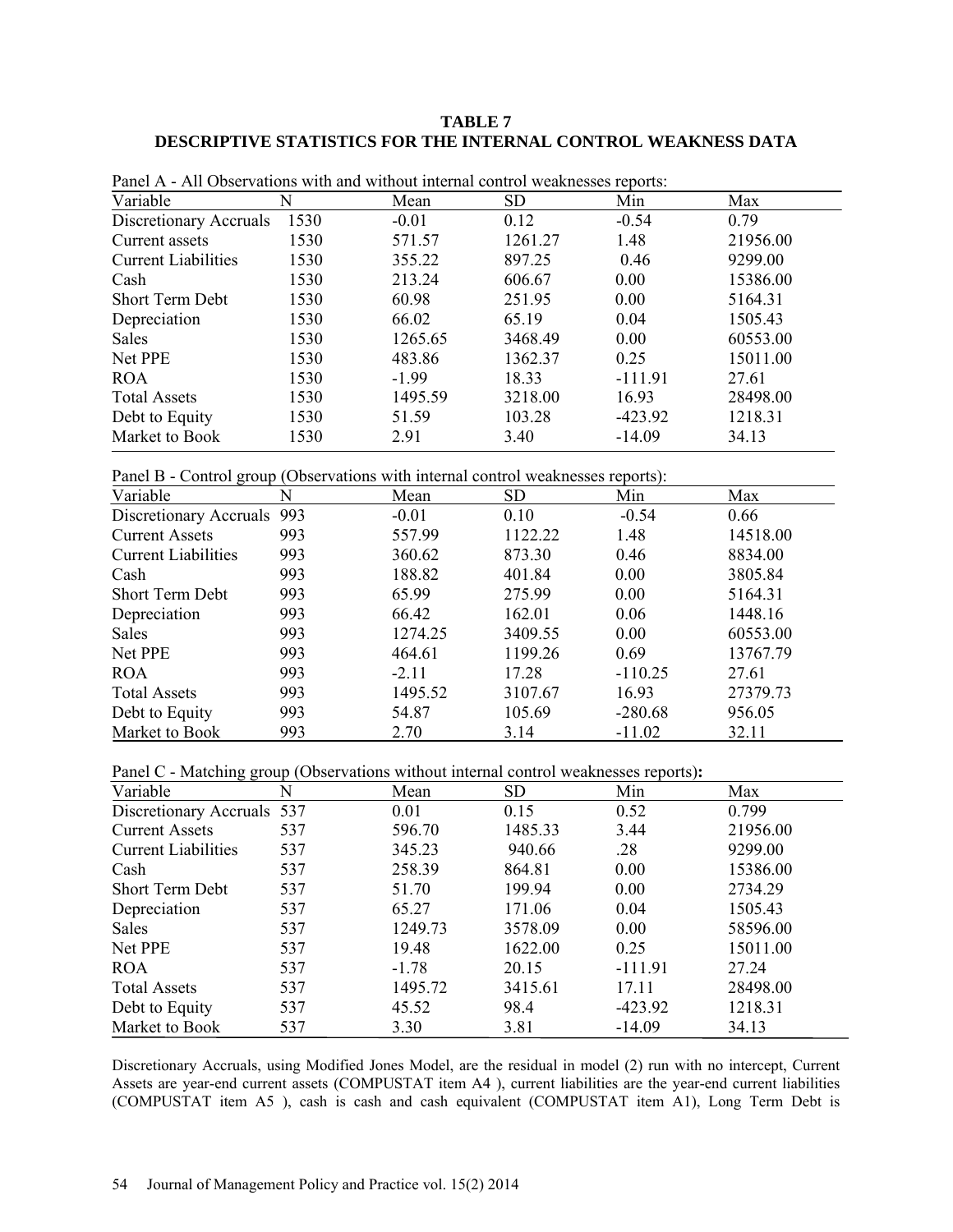(COMPUSTAT item A9), Depreciation is depreciation and amortization expense (COMPUSTAT item A14 ), Sales are net sales (COMPUSTAT item A12), Net PPE is net property plant and equipment (COMPUSTAT item A8 ), ROA is return on assets (COMPUSTAT items (COMPUSTAT item A237 divided by item A6 multiplied by100), Total Assets (COMPUSTAT item A2), Debt to Equity is the long term debt to shareholders equity ratio (COMPUSTAT item 100 x (COMPUSTAT item A9 / (COMPUSTAT item A60 + COMPUSTAT item A130) ), Market to Book is company's market value to its book value.

The results in Table 8 show positive and significant coefficient of the DA, which indicates that DA are higher for companies receiving unqualified internal control reports, and low for companies receiving a qualified internal control report. These results are consistent with our hypothesis H4.

### **TABLE 8 INTERNAL CONTROL AND DISCRETIONARY ACCRUALS**

 $IC$  it =  $\alpha$  +  $\beta_1$  DA it +  $\beta_2$  ln TA it +  $\beta_3$  ROA it +  $\beta_4$  DTEQ it +  $\beta_5$  MKBK it +  $\beta_6$  IND it +  $\beta_7$  BIG4 it +  $\varepsilon$  it

|                    | Parameter |                    |             |              |
|--------------------|-----------|--------------------|-------------|--------------|
| Variable           |           | Estimate           | t-statistic | p-value      |
|                    |           |                    |             |              |
| Intercept          |           | 0.309              | 4.66        | < 0.000      |
| DA                 |           | 0.294              | 2.87        | 0.004        |
| ln TA              |           | $-0.003$           | $-0.27$     | 0.789        |
| <b>ROA</b>         |           | $-0.001$           | $-0.18$     | 0.860        |
| <b>DTEQ</b>        |           | $-0.001$           | $-1.91$     | 0.057        |
| <b>MKBK</b>        |           | 0.012              | 3.37        | 0.001        |
| BIG4               |           | 0.029              | 0.92        | 0.359        |
| <b>SIC</b>         |           | 0.000              | 0.53        | 0.599        |
| Adj- $R^2 = 0.011$ |           | $= 3.41$<br>F-test |             | $p = 0.0013$ |

Where IC is a dummy variable that equals 0 in case of finding internal control weaknesses, and 1 otherwise, ln\_TA is the natural log of total assets, ROA is return on assets, DTEQ is debt to equity, MKBK is the ratio of market to book value, Big4 is a dummy variable that equals 1 if the audit firm is one of the Big 4, and zero otherwise, and SIC is the 4-digit SIC code.

#### **Industry Specialization**

Our Analysis here is similar to that followed by Jensen and Payne (2005), Deis and Giroux (1992), and O'Keefe et al. (1994); industry expertise is measured using the number of clients in the same industry audited by a particular auditor. An audit firm will be considered a leader if it is associated with the largest number of audits in a particular industry.

Data are collected from COMPUSTAT over the period 1998 to 2001. Total number of observations is 134,400. Observations with missing variables, observations with auditors other than Big 4, observations from the banking and financial services, and observations at the upper and lower 1% are deleted. Only 31,688 observations remain. Results in Panels B and C of Table 9 show that there is no difference on average between the two groups of companies whether audited by industry leader or not in terms of their DA. DA in both Panels are at  $-0.01$  level.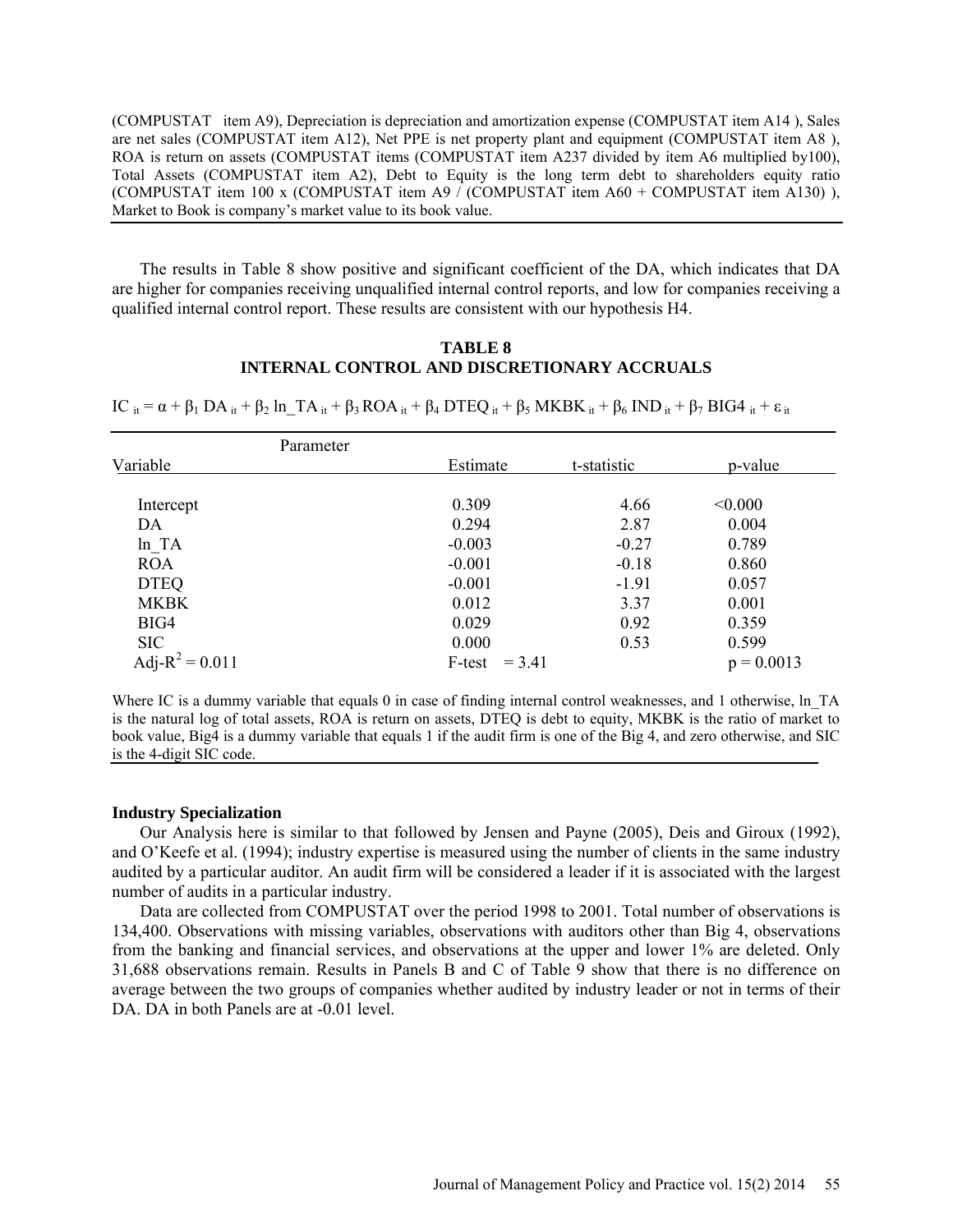# **TABLE 9 DESCRIPTIVE STATISTICS FOR THE INDUSTRY SPECIALIZATION DATA**

| Patier A - All companies audited |       |         |           |            |           |  |
|----------------------------------|-------|---------|-----------|------------|-----------|--|
| Variable                         | N     | Mean    | <b>SD</b> | Min        | Max       |  |
| Discretionary Accruals 31688     |       | $-0.01$ | 0.15      | $-2.28$    | 2.15      |  |
| <b>Current Assets</b>            | 31688 | 1118.17 | 2756.95   | 0.00       | 42778.03  |  |
| <b>Current Liabilities</b>       | 31688 | 793.02  | 2100.38   | 0.00       | 31538.00  |  |
| Cash                             | 31688 | 333.67  | 1075.98   | $-0.16$    | 31600.00  |  |
| <b>Short Term Debt</b>           | 31688 | 153.86  | 577.02    | $-882.00$  | 11251.27  |  |
| Depreciation                     | 31688 | 153.60  | 417.60    | 0.00       | 7951.61   |  |
| <b>Sales</b>                     | 31688 | 2879.24 | 7361.85   | $-0.87$    | 137634.00 |  |
| Net PPE                          | 31688 | 1288.51 | 3625.10   | 0.00       | 51444.79  |  |
| <b>ROA</b>                       | 31688 | $-6.02$ | 48.90     | $-1706.42$ | 35.73     |  |
| <b>Total Assets</b>              | 31688 | 3375.06 | 7686.45   | 0.07       | 61097.44  |  |
| Debt to Equity                   | 31688 | 58.66   | 114.51    | $-644.64$  | 940.98    |  |
| Market to book                   | 31688 | 3.08    | 4.94      | $-43.98$   | 61.78     |  |

Panel A - All companies audited

Panel B – Companies audited by a leader

| Variable                     | N     | Mean    | <b>SD</b> | Min        | Max      |  |
|------------------------------|-------|---------|-----------|------------|----------|--|
| Discretionary Accruals 10263 |       | $-0.01$ | 0.16      | $-2.28$    | 2.10     |  |
| <b>Current Assets</b>        | 10263 | 1137.22 | 2786.95   | 0.00       | 42778.03 |  |
| <b>Current Liabilities</b>   | 10263 | 791.94  | 2039.03   | 0.00       | 28332.12 |  |
| Cash                         | 10263 | 345.44  | 1123.19   | 0.00       | 26235.00 |  |
| <b>Short Term Debt</b>       | 10263 | 153.12  | 553.51    | $-882.00$  | 10600.00 |  |
| Depreciation                 | 10263 | 151.07  | 375.94    | 0.00       | 5177.00  |  |
| <b>Sales</b>                 | 10263 | 2896.10 | 7173.12   | $-0.87$    | 99512.40 |  |
| Net PPE                      | 10263 | 1396.05 | 3829.27   | 0.00       | 48043.24 |  |
| <b>ROA</b>                   | 10263 | $-7.42$ | 53.04     | $-1706.42$ | 35.54    |  |
| <b>Total Assets</b>          | 10263 | 3506.34 | 7706.22   | 0.21       | 60966.00 |  |
| Debt to equity               | 10263 | 59.60   | 115.00    | $-620.07$  | 938.05   |  |
| Market to book               | 10263 | 3.05    | 4.94      | $-43.98$   | 61.63    |  |

| Panel $C$ – Companies audited by a non-leader |  |
|-----------------------------------------------|--|
|-----------------------------------------------|--|

| Variable                     |       | Mean    | <b>SD</b> | Min        | Max       |
|------------------------------|-------|---------|-----------|------------|-----------|
| Discretionary Accruals 21425 |       | $-0.01$ | 0.14      | $-1.91$    | 2.15      |
| <b>Current Assets</b>        | 21425 | 1109.04 | 2742.48   | 0.00       | 39637.00  |
| <b>Current Liabilities</b>   | 21425 | 793.55  | 2129.19   | 0.00       | 31538.00  |
| Cash                         | 21425 | 328.04  | 1052.60   | $-0.16$    | 31600.00  |
| Short Term Debt              | 21425 | 154.20  | 587.96    | 0.00       | 11251.27  |
| Depreciation                 | 21425 | 154.81  | 436.14    | 0.00       | 7951.61   |
| <b>Sales</b>                 | 21425 | 2871.17 | 7450.72   | $-0.23$    | 137634.00 |
| Net PPE                      | 21425 | 1237.00 | 3522.04   | 0.00       | 51444.79  |
| <b>ROA</b>                   | 21425 | $-5.35$ | 46.78     | $-1561.29$ | 35.73     |
| <b>Total Assets</b>          | 21425 | 3312.18 | 7676.35   | 0.072      | 61097.44  |
| Debt to equity               | 21425 | 58.22   | 114.28    | $-644.63$  | 940.98    |
| Market to book               | 21425 | 3.09    | 4.94      | $-43.83$   | 61.78     |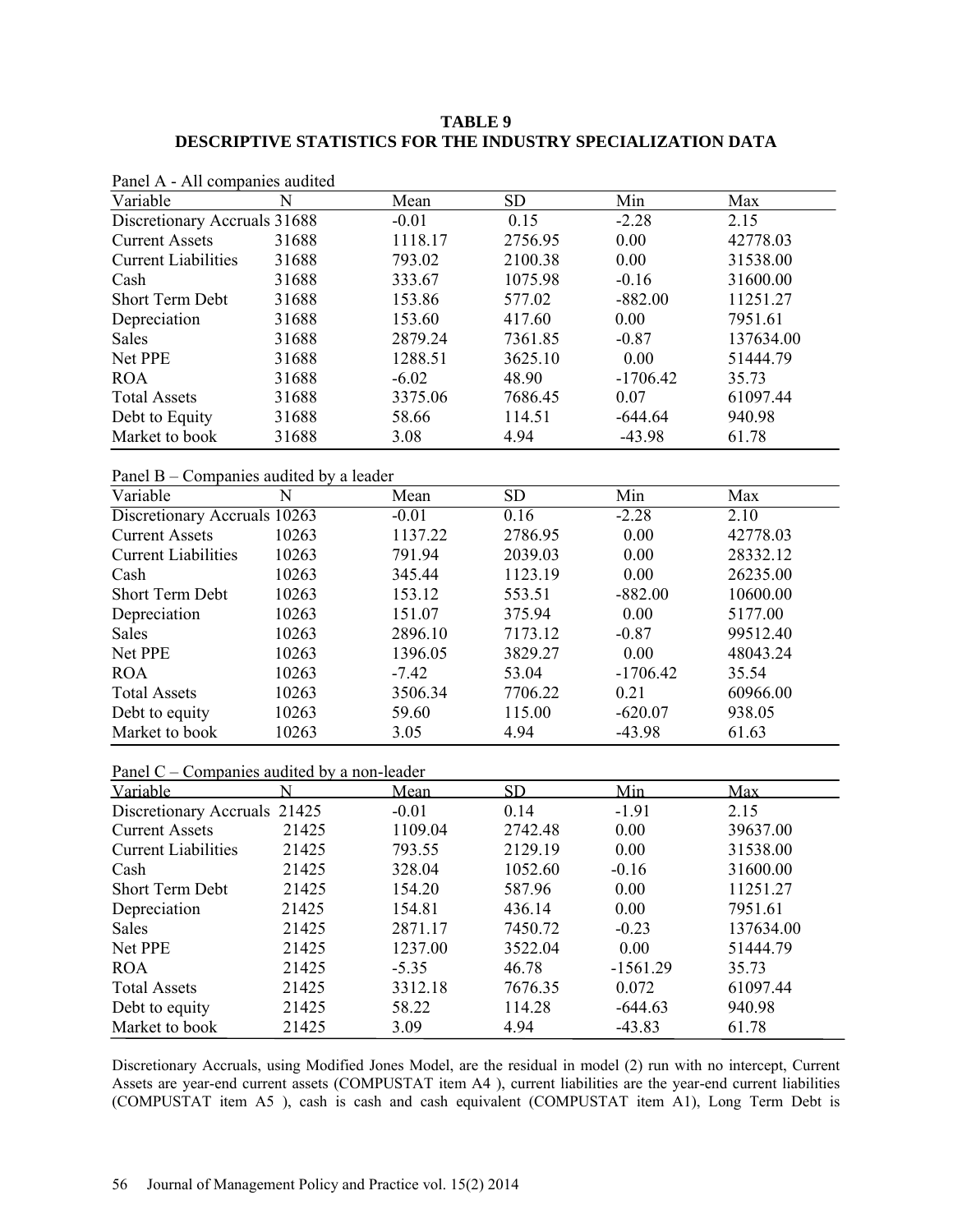(COMPUSTAT item A9), Depreciation is depreciation and amortization expense (COMPUSTAT item A14 ), Sales are net sales (COMPUSTAT item A12), Net PPE is net property plant and equipment (COMPUSTAT item A8 ), ROA is return on assets (COMPUSTAT items (COMPUSTAT item A237 divided by item A6 multiplied by100), Total Assets (COMPUSTAT item A2), Debt to Equity is the long term debt to shareholders equity ratio (COMPUSTAT item 100 x (COMPUSTAT item A9 / (COMPUSTAT item A60 + COMPUSTAT item A130) ), Market to Book is company's market value to its book value.

## **TABLE 10 INDUSTRY SPECIALIZATION AND DISCRETIONARY ACCRUALS**

| Parameter           |                          |             |          |  |
|---------------------|--------------------------|-------------|----------|--|
| Variable            | Estimate                 | t-statistic | p-value  |  |
| Intercept           | 0.278                    | 30.73       | < 0.0001 |  |
| DA                  | 0.037                    | 2.07        | 0.039    |  |
| $ln\_TA$            | 0.007                    | 5.30        | < 0.000  |  |
| <b>ROA</b>          | $-0.001$                 | $-5.46$     | < 0.000  |  |
| <b>DTEQ</b>         | 0.0001                   | 0.02        | 0.984    |  |
| <b>MKBK</b>         | $-0.0001$                | $-0.23$     | 0.817    |  |
| Adj- $R^2 = 0.13\%$ | F-test = $9.38$ p < 0001 |             |          |  |

Lead  $i_t = \alpha + \beta_1 DA_{it} + \beta_2$  ln TA  $i_t + \beta_3 ROA_{it} + \beta_4 DTEQ_{it} + \beta_5 MKBK_{it} + \varepsilon_{it}$ 

LEAD equals 1 if the auditor is a leader in the industry, 0 otherwise, ln TA is the natural log of total assets, ROA is return on assets, DTEQ is debt to equity, MKBK is the ratio of market to book value, Big4 is a dummy variable that equals 1 if the firms is one of the Big 4, and zero otherwise, and SIC is the 4-digit SIC code.

The positive and significant coefficient on the DA shows that DA are higher in audit performed by industry specialist or leader, which does not support to our hypothesis H5.

## **CONCLUSIONS**

This study assesses the validity of the notion that DA are a good proxy of audit quality. Many studies use DA as an indicator of audit quality under the assumption that financial statements are the products of both the company's management and the company's external auditors. We use several factors that have been identified by prior research as indicators of good audit quality and measure their association with DA to validate whether DA are a good measure of audit quality. The results are mixed. While the associations of DA with restatements of financial statements, Big 4 audits, and issuing negative internal control report, are significant and in the expected directions, we do not find a significant relationship between DA and issuing a going concern report. In addition, the association of the DA and the industry specialization of the audit firms is in a direction opposite to what we have hypothesized. These results indicate that caution should be used when using DA as a measure of audit quality.

### **REFERENCES**

Ahmed, A., Billings B., Morton, R. & Stanford-Harris, M. (2002). The Role of Accounting Conservatism in Mitigating Bondholder-Shareholder Conflicts over Dividend Policy and in Reducing Debt Costs. *The Accounting Review* 77, (4), 867-890.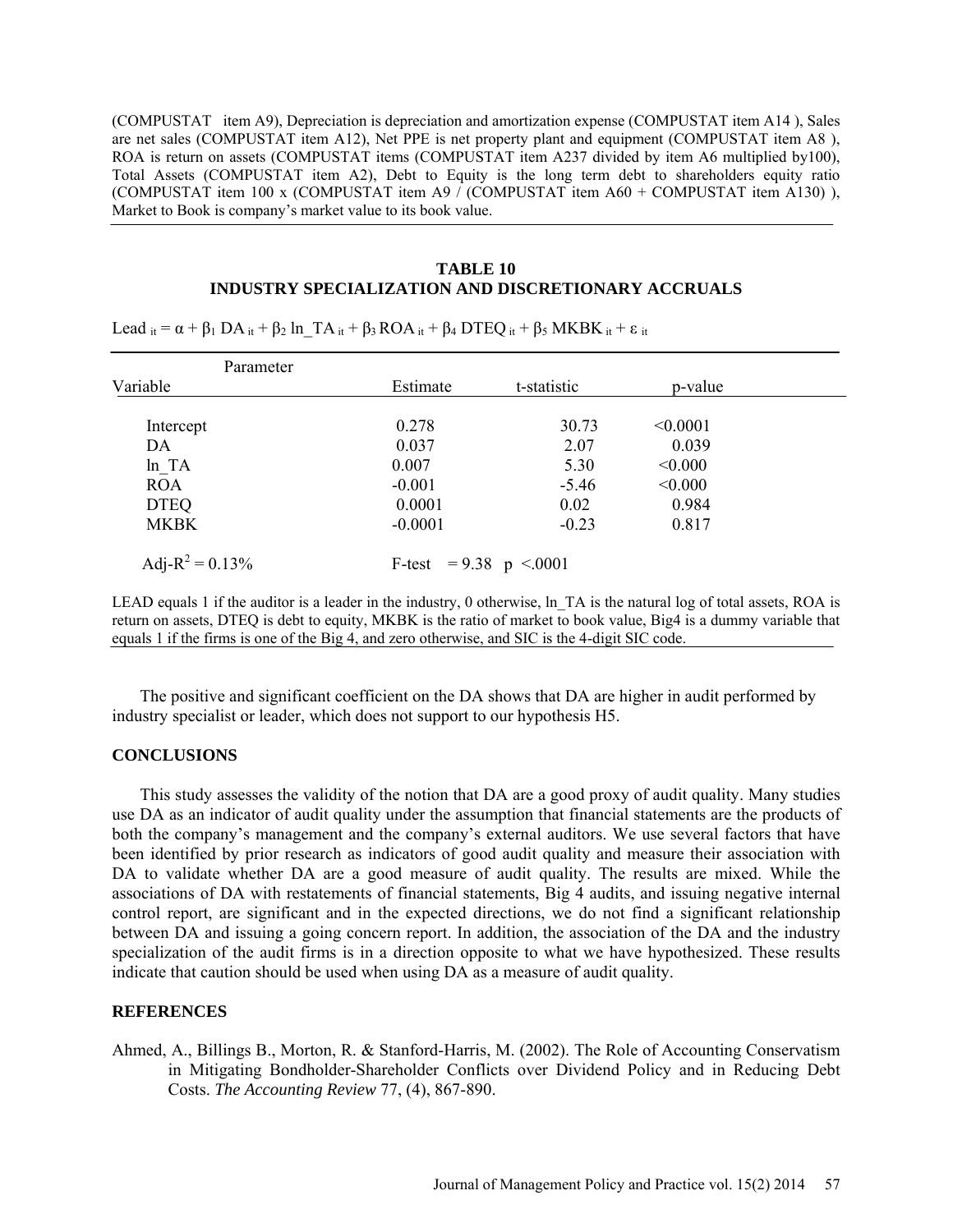- Ajona, L, Dallo F.L. & Alegria, S.S. (2008). Discretionary Accruals and Auditor Behavior in Code-Law Contexts: An Application to Failing Spanish Firms. *European Accounting Review* 17, (4), 641- 666.
- Allen, A. & Woodland, A. (2010). Education Requirements, Audit Fees, and Audit Quality. *Auditing: A Journal of Practice & Theory* 29, (2), 1-25.
- Arnes, A., Elder, R.J. & Beasley, M.S. (2008). Auditing and Assurance Services, an Integrated Approach, 12th ed., McGraw-Hill.
- Balsam, S., Krishnan, J. & Yang, J.S. (2003). Auditor Industry Specialization and Earnings Quality. *Auditing: A Journal of Practice & Theory* 22, (2), 71-97.
- Bartov, E., Gul F.A. & Tsui, J. (2000). Discretionary-Accruals Models and Audit Qualifications. *Journal of Accounting and Economics* 30, (3), 421-52.
- Becker, C.L., Defond M.L., Jiambalvo, L. & Subrammanyan, K.R. (1998). The Effect of Audit Quality on Earnings Management. *Contemporary Accounting Research* 15, (1), 1-24.
- Bedard, J.C., Hoitash, R., Hoitash, U. & Westermann, K. (2012). Material Weakness Remediation and Earnings Quality: A Detailed Examination by Type of Control Deficiency. *Auditing: A Journal of Practice & Theory* 31, (1), 57-78.
- Carey, P. & Simnett, R. (2006). Audit Partner Tenure and Audit Quality. *The Accounting Review* 81, (3), 653-676.
- Chambers, D. & Payne, J. (2011). Audit Quality and Accrual Persistence: Evidence from the Pre- and Post-Sarbanes-Oxley Periods. *Managerial Auditing Journal* 26, (5), 437-456.
- Chen, C.Y., Lin, C.J. & Lin, Y.C. (2008). Audit Partner Tenure, Audit Firm Tenure, and Discretionary Accruals: Does Long Auditor Tenure Impair Earnings Quality? *Contemporary Accounting Research* 25, (2), 415-445.
- Chi, W., Huang, H., Liao, Y. & Xie, H. (2009). Mandatory Audit Partner Rotation, Audit Quality, and Market Perception: Evidence from Taiwan. *Contemporary Accounting Research* 26, (2), 359-391.
- Chi, W., Lisic L.L. & Pevzner, M. (2011). Is Enhanced Audit Quality Associated with Greater Real Earnings Management? *Accounting Horizons* 25, (2), 315-335.
- Chin, C.L. & Chi, H.Y. (2009). Reducing Restatements with Increased Industry Expertise. *Contemporary Accounting Research* 26, (3), 729-765.
- Choi, J.-H., Kim, C., Kim, J. B. & Zang, Y. (2010). Audit Office Size, Audit Quality, and Audit Pricing. *Auditing: A Journal of Practice & Theory* 29, (1), 73-97.
- Choi, J. H., Kim, J. B. & Zang, Y. (2010). Do Abnormally High Audit Fees Impair Audit Quality? *Auditing: A Journal of Practice & Theory* 29, (2), 115-140.
- Chung, H. & Kallapur, S. (2003). Client Importance, Nonaudit Services, and Abnormal Accruals. *The Accounting Review* 78, (4), 931–955.
- DeAngelo, L. (1981). Auditor Size and Audit Quality. *Journal of Accounting and Economics* 3, (3), 183- 199.
- DeFond, M.L. & Francis, J.R. (2005). Audit research after Sarbanes-Oxley. *Auditing: A Journal of Practice &Theory* 24, (Supplement), 5-30.
- DeFond, M.L. & Subramanyam, K.R. (1998). Auditor Changes and Discretionary Accruals. *Journal of Accounting and Economics* 25, (1), 36-76.
- Deis, D.R. & Giroux, G. (1992). Determinants of audit quality in the public sector. *The Accounting Review* 67, (3), 462–479.
- Dye, R. (1993). Auditing Standards, Legal Liability, and Auditor Wealth. *The Journal of Political Economy* 101, (5), 887-914.
- Francis, J. & Yu, M.D. (2009). Big 4 Office Size and Audit Quality. *The Accounting Review* September 84, (5), 1521-1552.
- Francis, J. R. (2011). A Framework for Understanding and Researching Audit Quality. *Auditing: A Journal of Practice & Theory* 30, (2), 125-152.
- Gunny, K. & Zhang, T. (2009). PCAOB Inspection Report and Audit Quality. Working Paper. http://ssrn.com/abstract=1339449